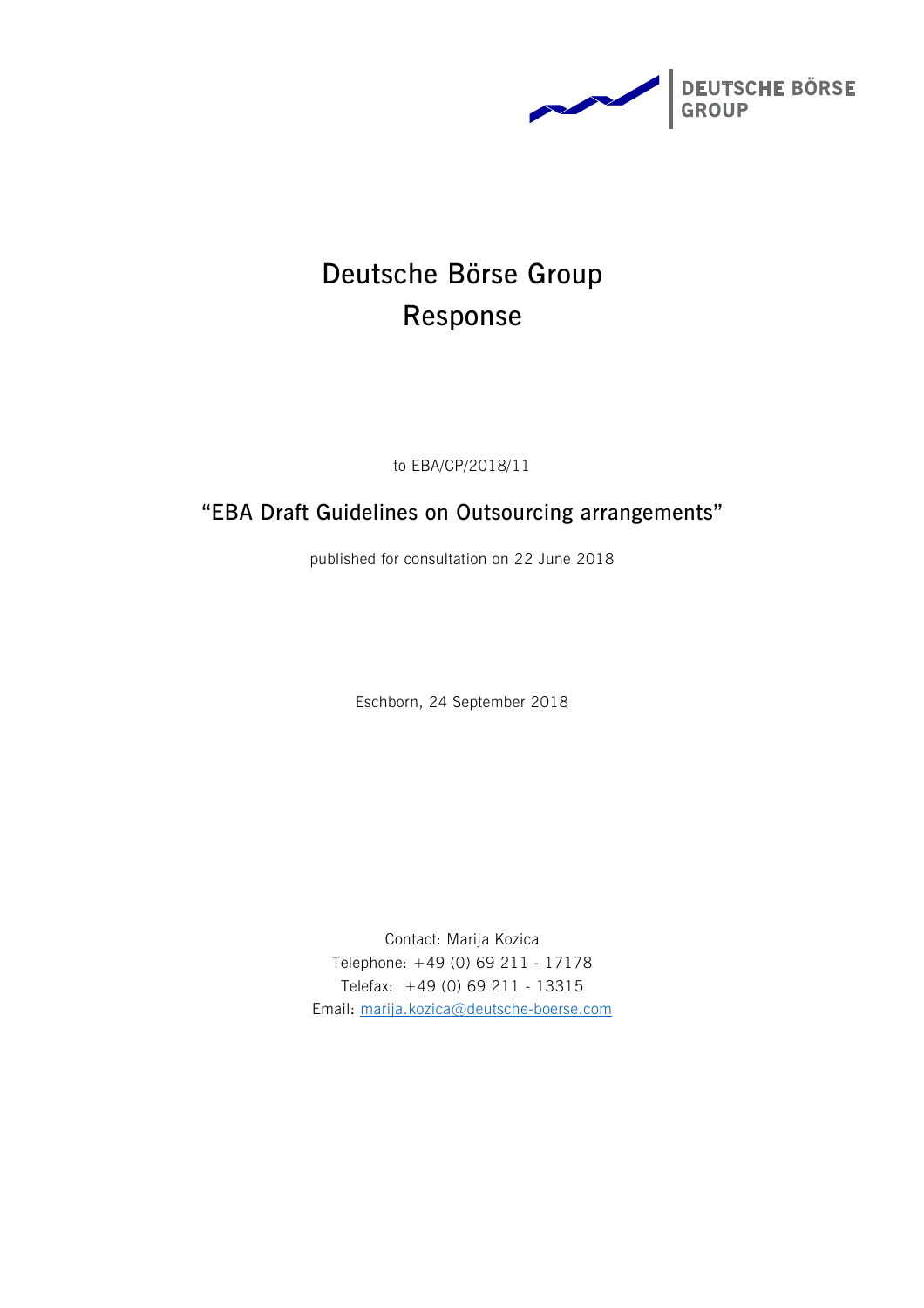## **A. Introduction**

Deutsche Börse Group (DBG) welcomes the opportunity to comment on EBA consultative document 'EBA Draft Guidelines on Outsourcing arrangements' published 22 June 2018 (in the following, (draft) EBA guidelines).

DBG operates in the area of financial markets along the complete chain of trading, clearing, settlement and custody for securities, derivatives and other financial instruments and acts as such as a provider of highly regulated financial market infrastructures.

Among others, Clearstream Banking S.A., Luxembourg and Clearstream Banking AG, Frankfurt/Main, acting as (I)CSD<sup>1</sup>, as well as Eurex Clearing AG as the leading European Central Counterparty (CCP), are authorised as credit institutions within the meaning of point 1 of Article 4 (1) of the Capital Requirements Regulation (CRR). Moreover, the Clearstream subgroup is supervised on a consolidated level as a financial holding group. In addition, Eurex Repo GmbH and 360 Treasury Systems AG are operators of multilateral trading facilities (MTFs) and classify as CRR investment firms according to point 2 lit. c of Article 4 (1) CRR. Classifying as institutions within the meaning of point 3 of Article 4 (1) CRR, the aforementioned entities of DBG fall within the scope of the EBA guidelines.

Due to the nature of the group business along the chain of financial market activities but operating via different legal entities – which is to a substantial extent driven by financial services legislation –, a high degree of inter-connectedness of activities exist and certain activities for central functions as well as IT are concentrated within dedicated legal entities of the group. In line with the aim to set-up and maintain business continuity and to operate under the "follow the sun" principle, some activities are in addition performed by dedicated service companies of the group in different locations and countries (even outside the EU). Consequently, outsourcing is an important topic within DBG and for its regulated undertakings. Moreover, DBG is also outsourcing selected activities to third party service providers to make use of service providers' specific knowledge as well as access to selected new financial technologies. Furthermore, due to importance of state-of-the-art IT-systems as well as the scalability of business, DBG has started early to investigate the potential use of cloud solutions and entered into intensive communication with major cloud service providers, competent authorities, standard setting organisations and peers to reach cloud solutions, which are in line with regulatory expectations. DBG is one of the main drivers of pooled audits on cloud service providers and has gained experience in validating the concept in practice.

The document at hand contains our general comments on the draft EBA guidelines (Part B) as well as dedicated responses to the questions raised in the consultative document (Part C).

## **B. General comments**

 $\overline{a}$ 

We are of the opinion that a proper regulatory treatment of outsourcing arrangements and a consistent framework together with robust internal governance structures and an appropriate risk management framework is of particular relevance for the reliable use of outsourcing arrangements for all kinds of regulated financial services activities in the EU and beyond.

<sup>&</sup>lt;sup>1</sup> (International) Central Securities Depository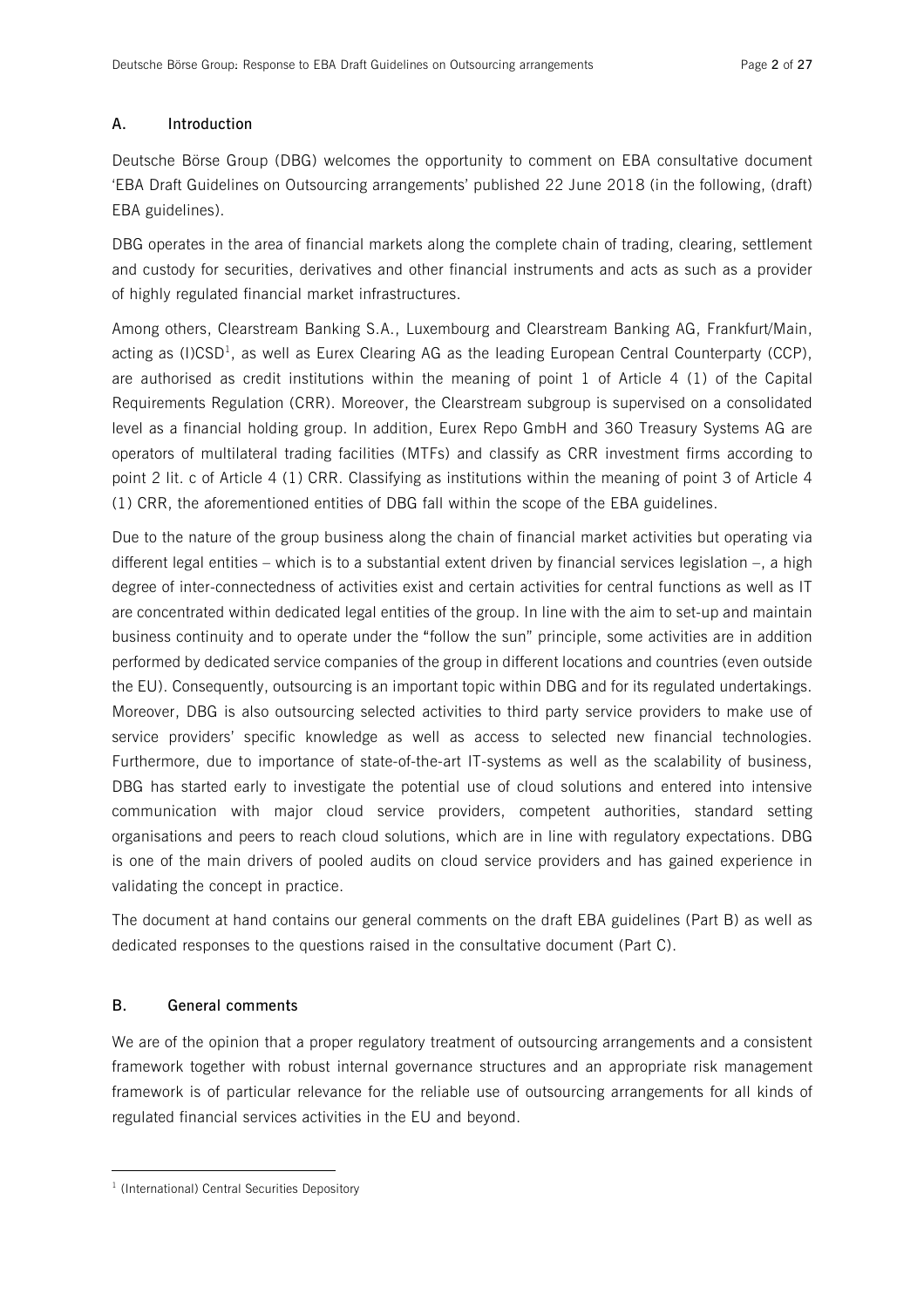Notwithstanding existing common frameworks for regulated financial services, requirements and supervisory expectations on outsourcing across EU jurisdictions and between the different EU financial services frameworks vary to a large extend. Under consideration of the increasing use of outsourcing arrangements, including cross-border arrangements, and its growing importance for the financial industry, DBG appreciates EBA's intention to update the CEBS Guidelines on Outsourcing of 14 December 2006 and to align to the extent possible with the outsourcing rules incorporated already in other regulations, particularly with the MiFID II framework. Notably, we highly welcome that EBA included the "Recommendations on outsourcing to cloud service providers" of 20 December 2017 into the draft EBA guidelines. DBG therefore clearly acknowledges the EBA aim to reduce uncertainty in the use of outsourcing services.

While we support the objectives of the draft EBA guidelines in general, we consider a variety of specific requirements as inappropriate, overly burdensome and particularly too prescriptive. As such, lengthy lists of requirements constituting minimum requirements should be reconsidered. The lists of requirements should either be substantially reduced or rather put as a set of requirements to be considered only to the extent relevant (i.e. a list of points to be considered rather than a list of cumulative and mandatory points). In this regard, we are also missing a more concrete approach towards proportionality.

In particular, the minimum content on the outsourcing policy (paragraph 34), documentation requirements (paragraph 47), criteria to be considered when assessing arrangement on whether they are critical or important (paragraph 51), criteria to be considered when assessing risks and monitoring (paragraph 61) as well as contractual obligations (paragraphs 63-64) are far too prescriptive. The extensive minimum content and criteria provided within the paragraphs listed, to name but a few, run the risk of jeopardising any benefits associated with outsourcing including but not limited to the use of specialist knowledge, the access to new technology, the pooling of knowledge within a group, the adequate implementation of a "follow the sun principle" and appropriate business continuity arrangements. We are of the opinion that an appropriate handling of outsourcing requires a more focussed approach and should allow for sufficient flexibility to account for institutions and payment institutions particularities and even more on the particularities of the concerned services, activities and processes as well as the legal framework of operations.

We strongly support to have an appropriate definition of outsourcing. However, this has turned out to be a challenging task. Many authorities have defined "outsourcing" by specifying included and / or excluded activities (or at least have added such elements to a generic definition). However, such approaches are neither clear nor comprehensive. The EBA has taken a mixed approach building on the generic definition of "outsourcing" as provided under Article 2 (3) of Commission Delegated Regulation 2017/565 on the one hand and providing specific clarifications / exemptions on the scope of the definition (paragraph 23) on the other hand.

While we share the focus on processes, services and activities within the definition (also named "functions" as outlined under "definition" of the EBA draft guidelines) and do not see the need for further specification of these terms, the overall approach taken has a few major shortcomings in our view:

• The wording of the definition of "outsourcing" includes any process, service or activity performed by a service provider, that the institution or payment institution would undertake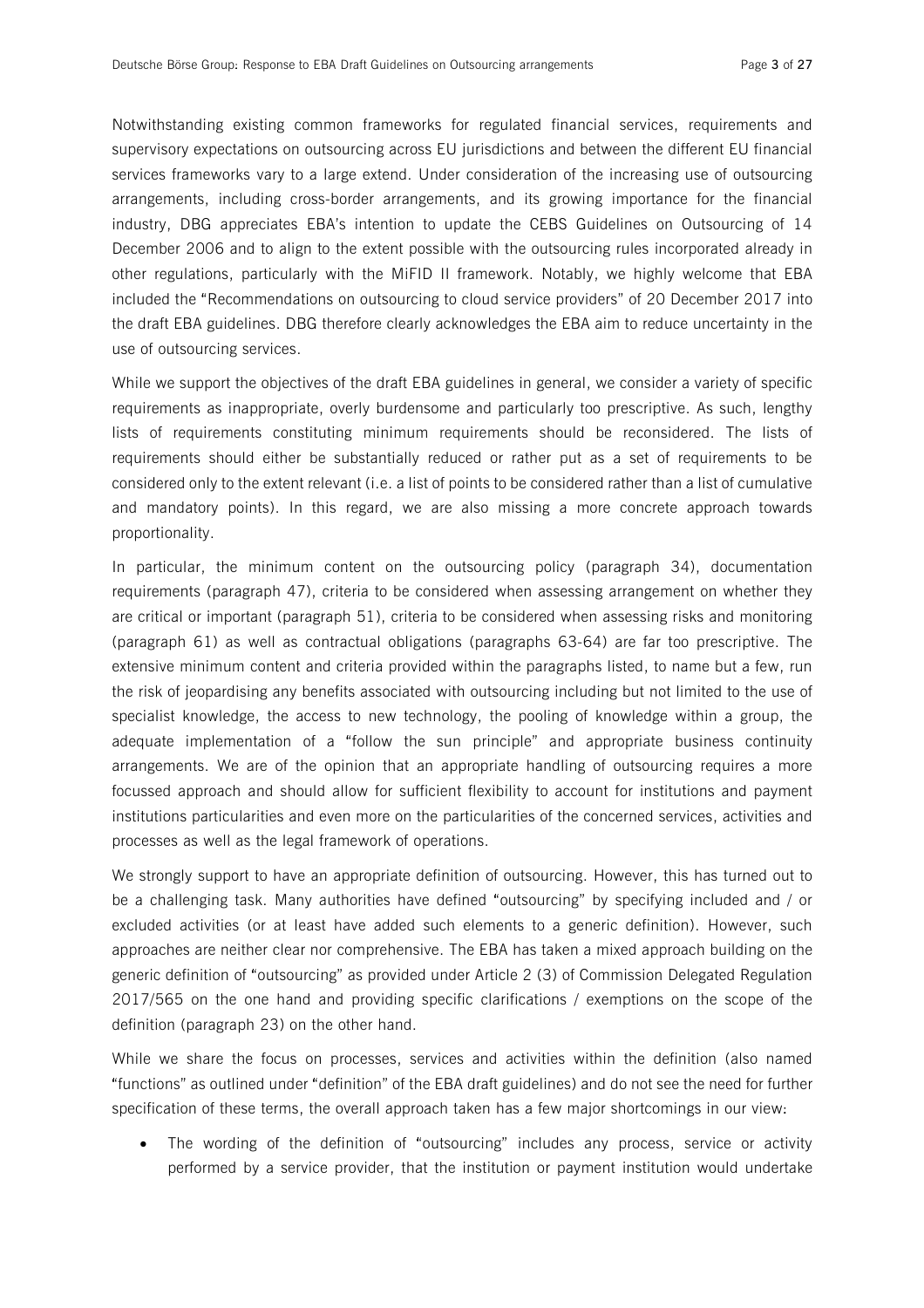"otherwise" or "normally" itself (paragraph 23). However, multiple processes, services or activities performed by third parties for the benefit of an institution or payment institution, which are neither specific to the regulated service nor particularly needed in order to perform the regulated services. In case these **processes**, services or activities are not performed by a third party, they naturally would be ("otherwise") performed by the institution or payment institution itself. This is e.g. true for catering, cleaning services, any advisory services or other one time service. As in addition the term "normally" also lacks clarity, overall the definition is by far too broad;

- · The deliveries of goods (including housing) or utilities (gas, water, energy, etc.) is per se no "process, service or activity" and as such already excluded from the definition. An explicit exclusion through paragraph 23 is therefore obsolete;
- The approach of having (i) the definition in paragraph 11 but having (ii) further elements of the definition in paragraph 23 is inconsistent;
- Paragraph 23 provides for some examples which might lead to uncertainty as the interpretation between supervisory authorities might vary for similar processes, services or activities (see above).

We therefore ask EBA to amend the definition slightly in order to focus on processes, services and activities, which are related to the regulated activities, its controls (such as Compliance, Risk Management, Accounting and Internal Audit) or which are required specifically to be maintained by the institution or payment institution (e.g. AML officer, Compensation Officer). Moreover, the additional explanations provided through paragraph 23 need to be rephrased. We would like to point out, that we do not generally oppose generic clarifying explanations on the definition of outsourcing. But instead of providing specific examples and excluding single and explicit activities, the clarifying specification may exclude the use of (i) general advice not being part of the service offering (legal, tax, etc.), (ii) one time services, (iii) temporary staff (body leasing), (iv) correspondence banking, lending and borrowing facilities (i.e. the interbank market) and (v) custodians (see our proposal for the revised approach below). To avoid any misunderstanding, we are not against excluding the acquisition of tangible and intangible goods (for the sake of this statement: goods, standard or tailored software) in principle to confirm the obvious (see above) in an appropriate manner. With regard to concrete suggestions for amendment, we refer to our comments on paragraphs 11 and 23 below.

Further, we believe that using a third party, which is dedicatedly authorised or recognised in the EU for the services used (e.g. a trade repository according to Article 2 (2) of Regulation (EU) 648/2012 (EMIR), a data reporting service provider according to point 63 of Article 4 of Directive 2014/65/EU (MiFID II), an index provider according to point 2 of Article 3 of Regulation (EU) 2016/1011 (BMR) or a CSD according to point 1 of Article 2 of Regulation (EU) No 909/2014 (CSDR)), should not fall within the scope of outsourcing, irrespective of whether the provision of that specific activity requires explicit authorisation / recognition or could also be performed by the institution or payment institution itself.

As our comments on the definition of outsourcing used within the EBA draft guidelines apply equally to Article 2 (3) of Commission Delegated Regulation 2017/565 specifying MiFID II, EBA should consider to propose to the European Commission in a separate statement to adjust the outsourcing definition therein in line with the wording of the final EBA guidelines.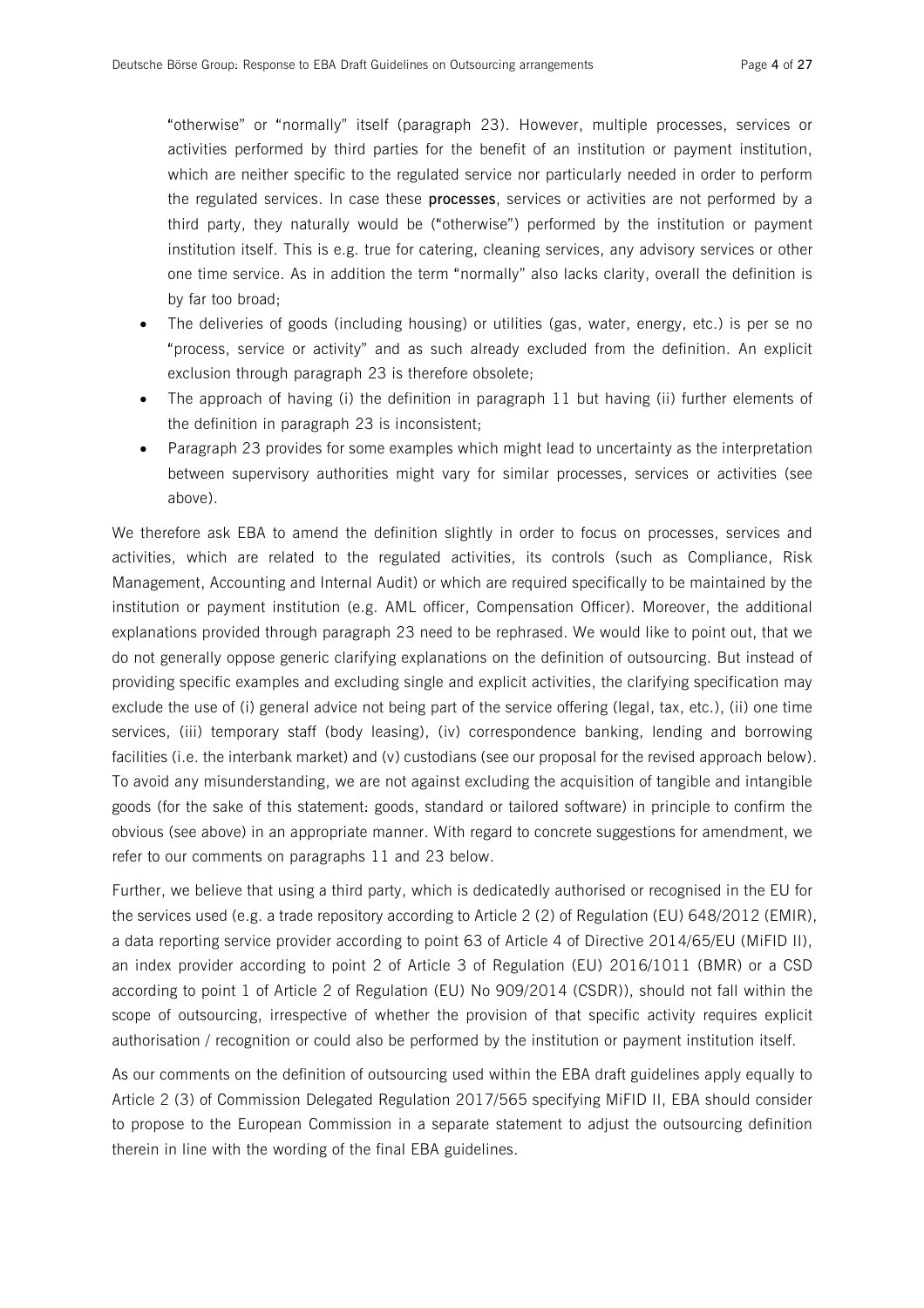In addition to the above, we consider the current structure of the EBA draft guidelines as inconsistent and not sufficiently clear as the headers of Sections and Titles do not always fit to the content. In particular, parts referring to outsourcing specifically also deal with other third party arrangements whereas specific sections contain also general requirements. In addition, clarifications on the scope of outsourcing are placed within Title II "Outsourcing arrangements" while dedicated requirements on outsourcing arrangements are listed in the Section 10 "Contractual phase".

Moreover, while we accept that there is also a need for appropriate (risk) management of third party services not being "outsourcing" in the sense of the final definition, the reference in paragraph 24 to section 9.3 (in its entirety) seems to be going too far. As such, we disagree to apply the provisions of section 9.3 (more precisely the paragraphs 58 – 61) also to non-outsourcing arrangements. While we generally support the requirement to assess any third party arrangements on potential risks as required by paragraph 57, we are of the opinion that such general requirement should not be embedded in section 9.3 (see our proposal below)

We welcome that EBA has considered intra-group arrangements explicitly within the EBA draft guideline, as the use of intra-group arrangements is common and is often beneficial. We clearly acknowledge that nevertheless substantial parts of outsourcing risks also exist in a group context. However, we are of the opinion that common standards (e.g. policies), pooled resources as well as specific control, communication and enforcement measures available in case of intra-group arrangements, are currently not considered appropriately within the EBA draft guidelines. Specifically, we consider the requirements on due diligence (Section 9.2), concentration risk (para. 59) and exit strategies (Section 12) within a group context as particularly inappropriate.

Our considerations for clarifications and adjustments are outlined further as part of our answers to the questions raised in Part C of this document.

Under consideration of the substantial need for adjustments and clarifications we deem necessary, we urge the EBA to publicly consult on a revised draft of the guidelines, once all comments received have been assessed and respectively considered in the update of the guidelines.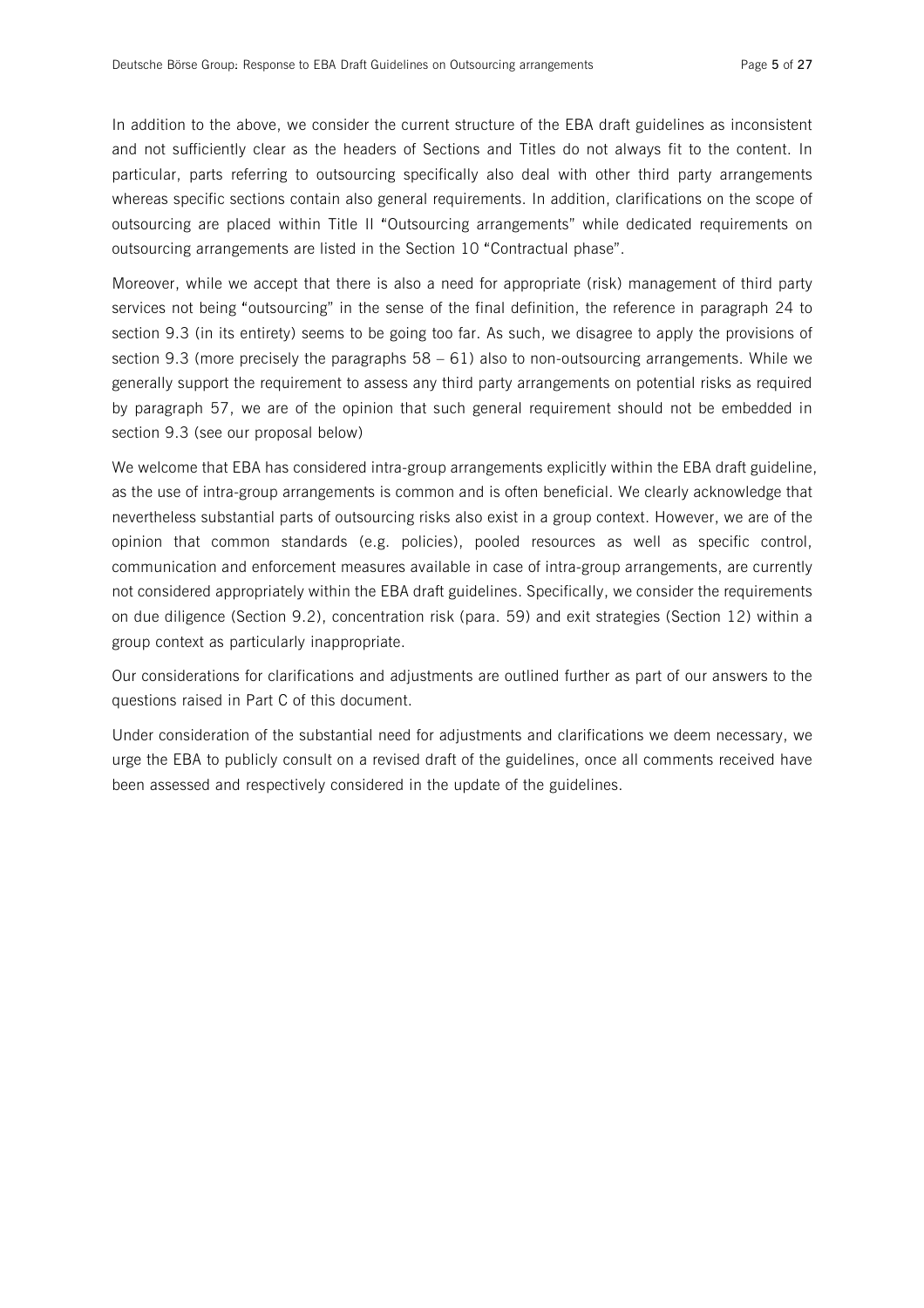#### **C. Response to selected questions raised in the consultative document**

## Q1: Are the guidelines regarding the subject matter, scope, including the application of the guidelines to electronic money institutions and payment institutions, definitions and implementation appropriate and sufficiently clear?

DBG considers the draft EBA guidelines as being in general sufficiently clear with regard to the application on a solo level. However, we are missing clarity regarding the potential application on financial institutions (including financial holding companies) and ancillary service undertakings in the context of consolidated supervision. Outsourcing can only occur by a legal entity and as such, any outsourcing agreement on the use of third party services can never occur on a consolidated or subconsolidated level but only on companies being part of a group of consolidated companies (being under consolidated supervision). Moreover, financial institutions and ancillary services undertakings do not perform services regulated by the financial services legislations in scope of the EBA guidelines themselves. As such, more clarity is needed on how such companies may be effected on a solo basis by the EBA guidelines. Deviating from this, we do agree that the use of third parties for regulatory required activities, which are necessary on a group level (certain control functions like Internal Audit, Risk, Compliance, Remuneration Strategy, etc.) and that are outsourced by the superordinate financial holding company, are in scope of the EBA guideline.

It is important to note, that any service, process or activity performed on group level e.g. by a central unit, either on a mandatory or optional basis, should not be deemed "outsourcing" in our view. Where institutions or payment institutions are explicitly allowed to delegate the function of e.g. an AML officer or a Compliance Officer on group level, it should not fall within the scope of outsourcing. Finally, while outsourcing agreements cannot be contracted on a consolidated level, a group-wide harmonised approach consisting of, among others, a group-wide strategy and policy on the use of third party services and in particular outsourcing, is of course possible and common. However, it needs to be clear, what is meant by referring to the application on a consolidated or sub-consolidated level.

Moreover, we consider the definition of outsourcing given and the transitional provisions as not fully appropriate or sufficiently clear. Part of the necessary definitions related to "outsourcing" are additionally given in paragraph 23 and a definition of "outsourcing arrangement" may be worth to be added.

Furthermore, the scope is limited to "outsourcing" and does not refer to any other use of third party services while nevertheless certain provisions (e.g. paragraphs 24 and 57) also refer to the applicability of certain provisions on third party services being not within the definition of "outsourcing". As such, we recommend clarifying the application of the guideline on "other third party services" already in Section 2, Subsection "Subject matter" possibly with a clear reference to the applicable paragraphs (see also our comments below on paragraphs 24 and 57).

More specifically, we have comments on selected paragraphs as follows:

#### $\triangleright$  Para 5:

The wording of paragraph 5 should be (i) consistent with the definition of "outsourcing" and should also (ii) clearly cover any third party service like follows:

"… *when by an arrangement of any form processes, services or activities are performed by a third*  party and in particular if the use of third parties for such processes, services or activities is regarded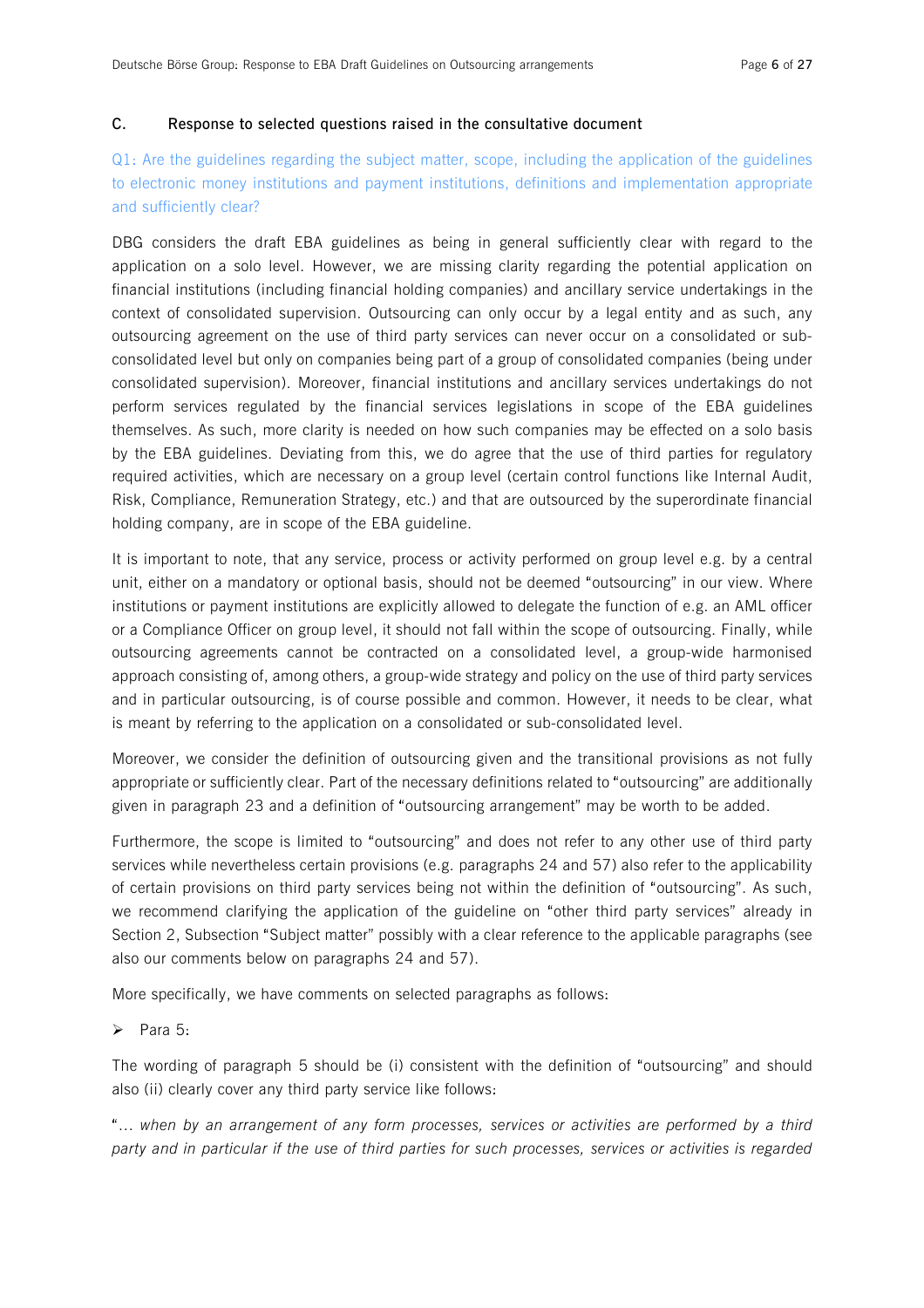as an outsourcing as defined in this guideline and even more specific in case the outsourcing is related *to critical and important functions*."

 $\triangleright$  Para 6:

In order to specify which provisions of the EBA guidelines should also apply to "other third party services" a new paragraph should be added to address this by moving paragraph 57 after paragraph 6 (as a new paragraph 6a). In addition, paragraph 24 can be taken out in our view.

 $\triangleright$  Para. 9:

As stated in the introductory part of our answer to this question, the full rule set on outsourcing cannot be applied on a consolidated level in the same manner as it applies to any institution or payment institution on a solo level. While policies, general principles etc. may be imposed in a harmonised manner – subject to conformity with national law in particular of third countries – to groups, applicability on individual agreements will always be on a solo level only and should only apply for institutions and payment institutions and in exceptional cases to financial holding companies. In order to include the consolidated application as requested by Article 109 of Directive 2013/36/EU more precisely the text could be changed as follows:

"… *should also comply with these guidelines on a solo basis. In addition, any mandatory process, service or activity being necessary for groups under consolidated supervision as set out in Article 21, and Articles 108 to 110 of Directive 2013/36/EU on a consolidated or sub-consolidated level falls within the scope of this guideline irrespective if being mandatory for any institution or a financial holding company of the group. To the extent possible by national law, the guiding principles of this guideline should be applicable in a harmonised manner to all institutions and payment institutions in scope of a consolidated or sub-consolidated basis. As ancillary service undertakings and financial institutions do not perform regulated activities in scope of this guideline on their own, unless they are responsible to perform mandatory processes, services or activities for consolidated supervision purposes, the applicability of this guideline is limited to general principles and the application of paragraph 6a*."

 $\triangleright$  Para. 11

As outlined under point 14 and 17 of the background section in the consultative document, the objective of the update of the EBA guidelines is to remain consistent with other (current) requirements, among others, with Directive 2014/65/EU (MiFiD II) and Commission Delegated Regulation (EU) 2017/565 specifying MiFID II.

Article 2 (3) of Commission Delegated Regulation (EU) 2017/565 defines 'outsourcing' as the performance of a process, service or activity by a service provider otherwise conducted by the respective entity itself. The CEBS Guidelines on Outsourcing of 14 December 2006 use a similar definition but refer to services "normally" performed by the outsourcing entity (corresponding to paragraph 23 of the draft EBA guidelines). In our view, the respective change of the wording is increasing the uncertainty of the definition further.

We consider the definition for the purpose of the EBA guidelines as inappropriate and too broad as it does not relate to the institution's or payment institution's core business (whereas we assume that the term "normally" used is meant to point exactly to this) and therefore encompassed any activity the institution or payment institution could **theoretically** perform itself. Following this, even activities clearly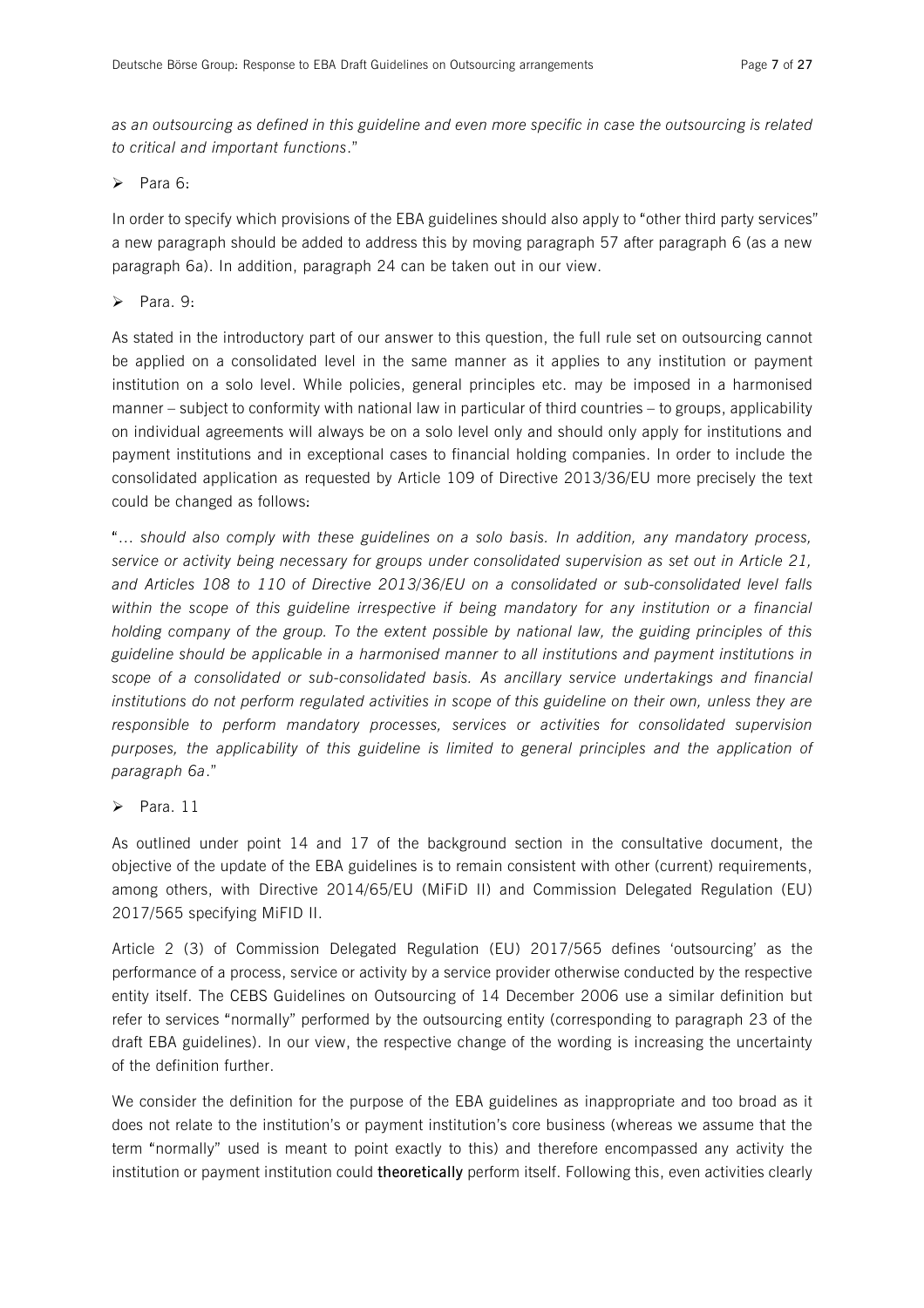not to be regarded as outsourcing when performed by a third party (e.g. those outlined under paragraph 23 of the draft EBA guidelines), are included within the definition provided. In case not provided by a third party, even a canteen could "otherwise" be operated by the institution or payment institution itself. The definition at hand therefore contradicts EBA's intended scope of outsourcing, as expressed in the consultative document, as well as industry's general understanding of what is to be considered as outsourcing. In order to enhance supervisory convergence and avoid potential misinterpretations and inconsistencies, we strongly request to amend the definition to account for an appropriate treatment of varying natures of third party arrangements.

An appropriate reference to the institution's and payment institution's (core) business activities within the definition is crucial to ensure a consistent interpretation and application in order to reach the EBA guidelines' objectives of consistency and appropriateness.

The definition of outsourcing used within the draft EBA guidelines slightly deviates from the definition used in Article 2 (3) of Commission Delegated Regulation (EU) 2017/565 as it adds "or parts thereof". We are of the opinion that the reference to processes, services and activities within the definition already provides a very detailed level, such that appending "or parts thereof" is not adding substance. We kindly ask the EBA to take this out in order to be aligned with the MiFID II terminology where possible.

Against the background of the aforementioned remarks, we ask EBA to consider amending the definition as follows:

*"Outsourcing means an arrangement of any form between an institution, a payment institution or an electronic money institution and a service provider by which that service provider performs a process,*  a service or an activity, which is needed to perform or control the regulated activity for which the *institution, the payment institution or the electronic money institution is authorised or which is required by the underlying legislative text to be performed as a consequence of being authorised and would otherwise be undertaken by the institution, the payment institutions or the electronic money institution itself. In addition, also processes, services or activities that relate to mandatory functions to be performed within a group or sub-group being under consolidated supervision and which are performed by a third party are to be regarded as outsourcing."* 

In order align the wording with the terms used within the definition of "outsourcing" as well as such already provided under paragraph 11, we have included the term "function" within our suggested definition above. It is our understanding that the term "function" has been defined and used within the EBA draft guidelines in order to segregated "critical or important functions" from other functions. We are of the opinion that single processes, services or activities do not constitute a function in the targeted sense as a general rule. This is particularly true for "parts thereof".

We strongly recommend therefore to (i) remove the term "...or parts thereof" in line with our arguments above and (ii) rephrase the definition provided under paragraph 11 as follows:

*"Function – means any bundle of one or more processes, services or activities."* 

We belief that such definition is more convenient to capture the aspect that "function" is generally a multitude of elements, i.e. more than one.

The draft EBA guideline defines critical or important functions also with a reference to include "any operational **tasks** performed by the internal control functions."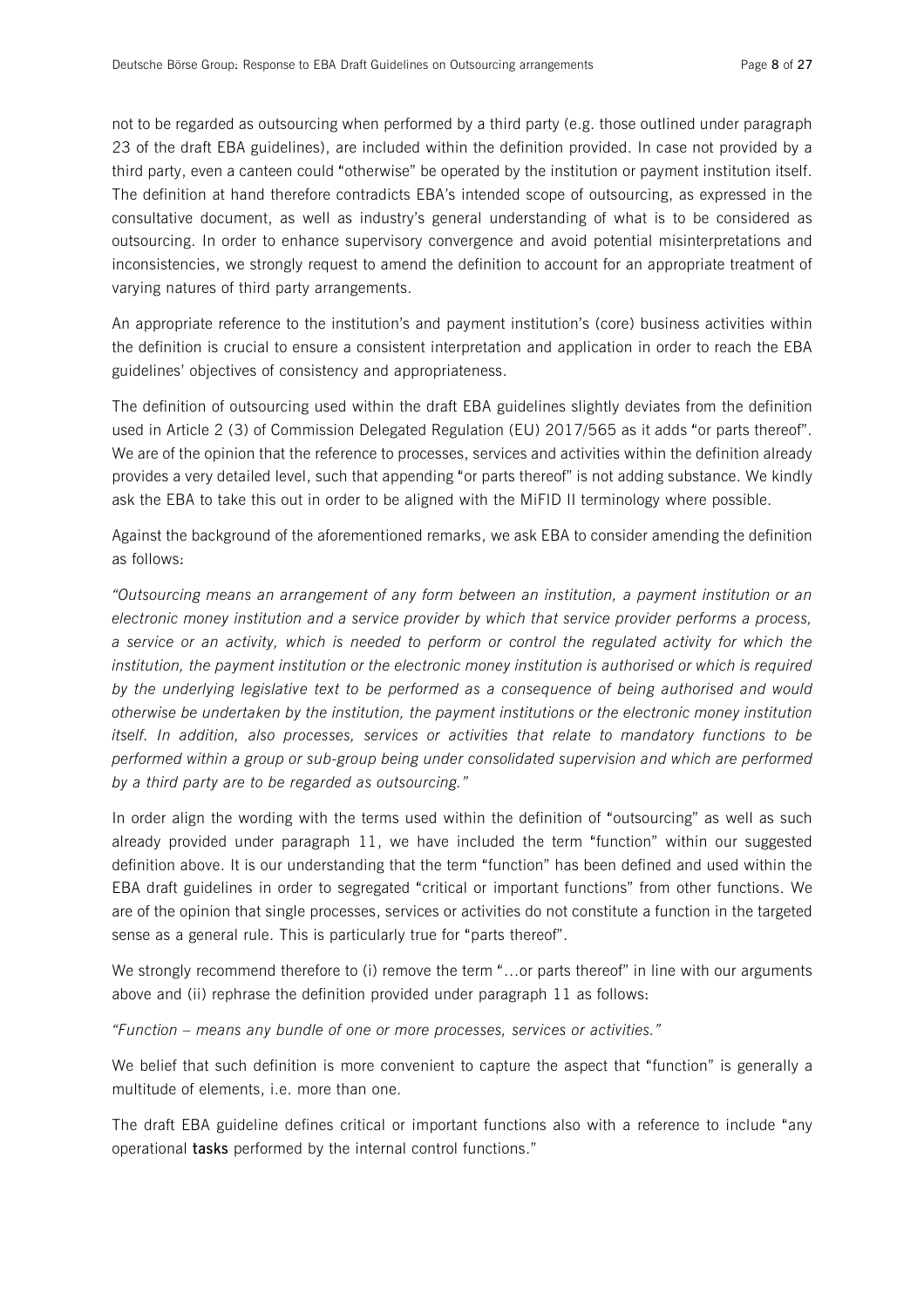Within the definition of "critical or important function" provided, the term "task" seems to be unclear and should possibly be rephrased similar to "function". Furthermore, it is unclear to us whether according to the term "task" in combination with "any", any relationship to control functions automatically constitutes a "critical or important function" or whether tasks of control functions outsourced to third parties shall be assessed on whether or not they are to be considered as critical or important (paragraph 49 is clear in this regard, see our comments there). For the latter case, we deem this as not being necessary in particular when considering the definition as proposed by us above. For the former case, we clearly reject considering any task as critical or important merely because it relates to a control function. As such, we kindly ask EBA to remove the term *"including any operational tasks performed by the internal control functions*".

In case our proposal is not followed, the above mentioned part would need substantial clarifications:

- It is unclear, what is meant by "operational" in this sense.
- · Furthermore, it is unclear what the intention of referring to parts of the control functions' task is. This indicates either that other tasks of a more strategic nature cannot be outsourced while there is no such reference in the draft EBA guidelines (other than related to those activities which are by regulation reserved to the management) or that other – non-operational tasks – would not classify as "critical or important" per se. In this context, we also refer to our comments on paragraph 31 below.
- Related to the term "performed by the internal control function" it is not clear if that refers to tasks performed internally by the own control functions or if this refers to control tasks to be performed by internal control functions but which are outsourced to third parties.

Consequently, the final EBA guidelines should reconsider approach and / or wording of the definition of "critical or important functions". The respective definition need to be appropriately interlink with paragraph 49.

 $\triangleright$  Para. 12

The draft EBA guidelines is indicating 30 June 2019 as date for application. Depending on the concrete service, function or activity to be outsourced, negotiations with service providers on the legal and business terms of a contract can take more than 12 months. As such, negotiations on third party agreements may already be in process at the date of publication of the final EBA guideline and major renegotiations may be necessary. In addition, the outsourcing framework needs to be updated in order to apply for such revised outsourcings, which also might require substantial amendments. Consequently, we feel that the date of application should be at least 12 months after the EBA guidelines have been published.

 $\triangleright$  Para. 13

According to para. 13, "documentation" of existing outsourcing arrangements in line with the EBA guidelines shall be completed with the next renewal but no later than by 31 December 2020. We kindly ask EBA to provide clarification on the term "documentation" used, and whether the term used refers to Section 8 "Documentation requirements" of Title III of the draft EBA guidelines or rather to the entire set of applicable requirements arising from the EBA guidelines.

As outlined in our comment to paragraph 12, renegotiations of contracts and adoptions of the outsourcing framework including its application will take time. Changing the existing framework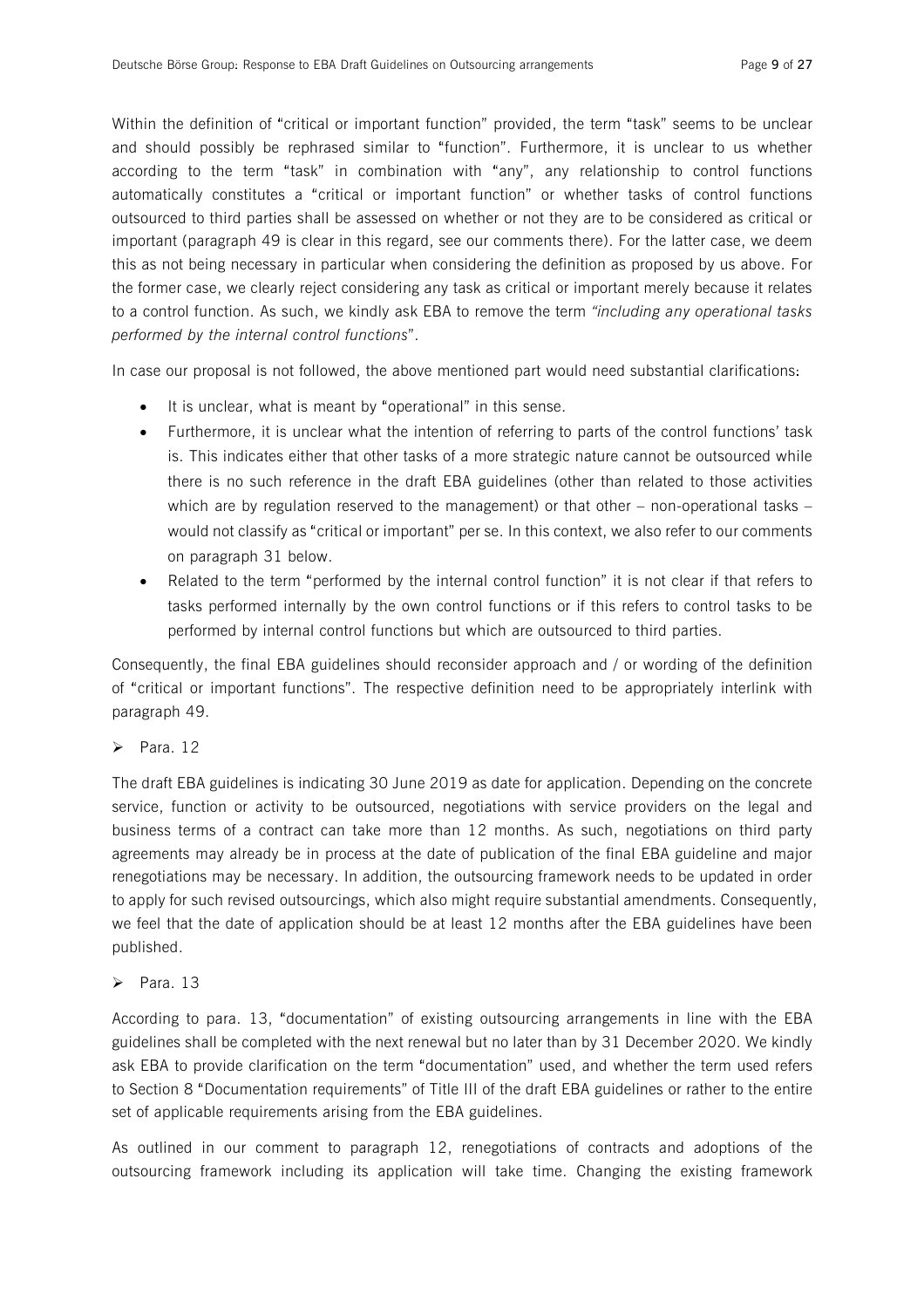applicable to multiple contracts and updating contracts with providers in multiple jurisdictions will even take longer than just adjusting the approach to targeted new outsourcings. As such, we assume a period of at least 18, better 24 months, as being necessary especially for larger institutions and in particular for groups in scope of the EBA guidelines. As peculiar items may even need longer to be adjusted, competent authorities should have the possibility to allow for a longer transitional period on a wellreasoned case-by-case basis. Account should be taken in particular to the BREXIT constituting an exemplary case for a difficult situation to be handled in parallel.

#### Q2: Are the guidelines regarding Title I appropriate and sufficiently clear?

While DBG supports the application of the principle of proportionality to be considered when applying the EBA guidelines, we are of the opinion that further clarification is required on the application of proportionality criteria outlined under Title 1 of the EBA Guidelines on Internal Governance as of 26 September 2017. In particular, the requirements list already in various places only minimum criteria ("at least") which is indicating that this is to be fulfilled in any case and the principle of proportionality cannot reduce but may be respected with regard to potentially even further elements. As such, the respective sections (see our general comments under Part B of this document) need to be rephrased in order to account for proportionality in a more appropriate manner. Furthermore, we are of the opinion that the requirements on intra-group outsourcing require further amendments as they do not consider all relevant aspects in an adequate manner.

#### $\triangleright$  Para 16

When applying the principle of proportionality, institutions and competent authorities shall consider the criteria as outlined in Title 1 of the EBA Guidelines on Internal Governance. While we generally deem the criteria appropriate to assess the suitability of internal governance structure of an institution compared to its complexity and size, we are of the opinion that those criteria are less suitable to assess outsourcing arrangements and related structures, as the mere size or complexity of an institution does not necessarily provide insight on the institution's complexity and scope of outsourcing.

In order to enable institutions and competent authorities to orderly assess proportionality, we ask EBA to provide further clarification on the application of the criteria listed in Title 1 of the EBA Guidelines on Internal Governance by not just referring to how proportionality can be determined but also on how this results in a reduced application of the EBA guidelines itself. This is currently in our view generally missing. The reference in paragraph 24 is not sufficient in our view.

#### $\triangleright$  Para. 17 - 18

As outlined in our response to Question 1, non-regulated entities of a group being under consolidated supervision, do not perform services which require authorisation. As such, the applicability of the full EBA guideline to such undertakings is not meaningful and also not imposed by Article 109 (1) of Directive 2013/36/EU. We therefore request EBA to refine paragraph 17 in this regard. We see paragraph 18 in this context as much better balanced.

## $\triangleright$  Para. 19 – 21

Intra-group outsourcings are widely used as they allow for (i) an efficient allocation of resources, e.g. when supplying centralised functions on group level and (ii) the realisation of economies of scale.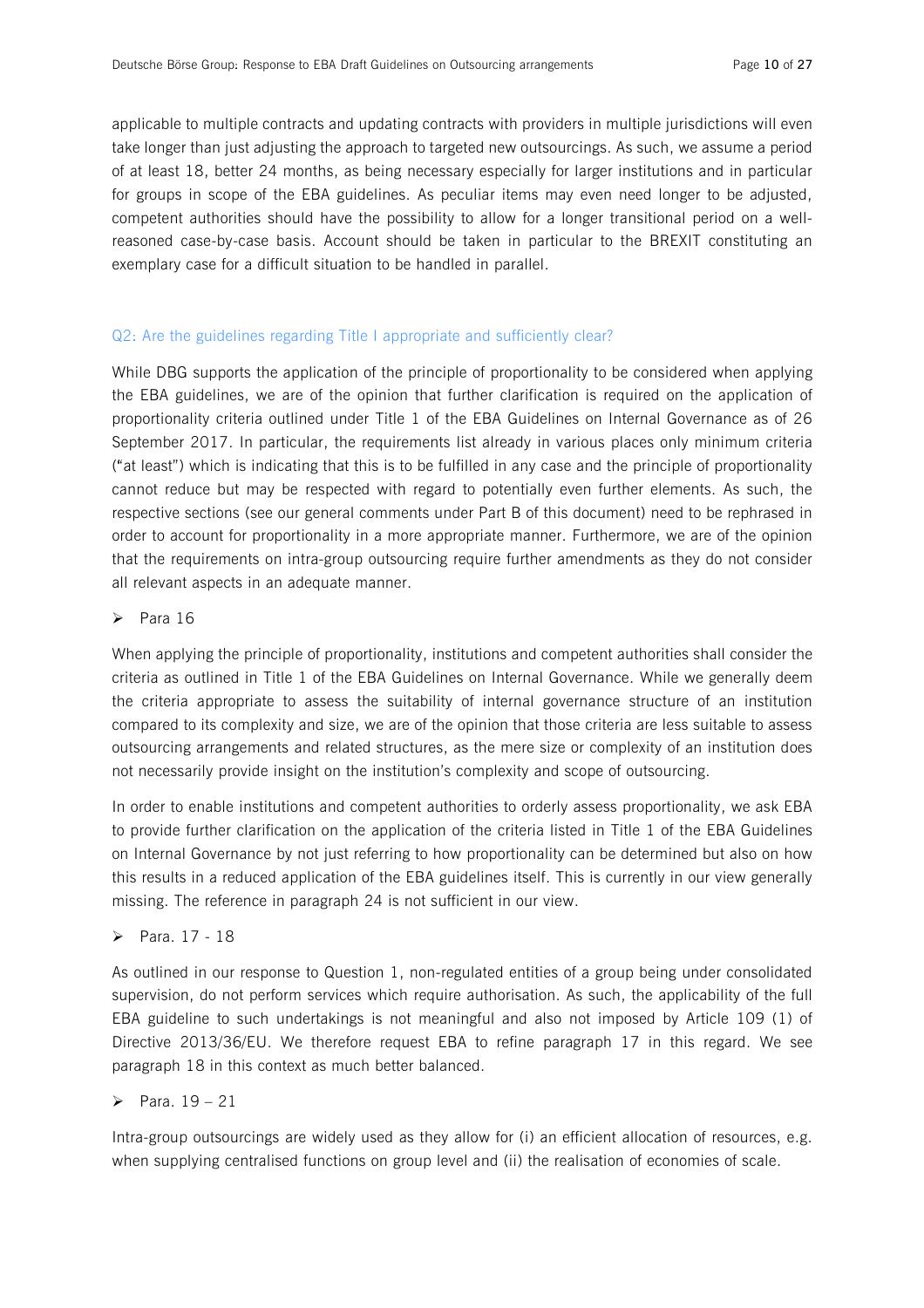The enforcement of outsourcing rules and regulations along the outsourcing chain can be much more powerful and effectively executed within a group than in the case of a third party service provider outside such groups. Effectiveness of those intra-group structures can be ensured irrespective of the country of service performance and irrespective of whether the service provider falls within the scope of the same consolidated supervision. In general, under due consideration of specifics of single group entities, the same standards and policies apply and there is a high likelihood of a common control framework. Further, a reasonable degree of management integration exists and common committees may be often in place to steer the business and control activities.

In particular, we miss consideration of aspects of group-wide recovery and resolution plans, which clearly capture intra-group outsourcings in a dedicated manner. Capturing risks and additional outsourcing controls in a group context also need to explicitly recognise the principle of proportionality. Consequently, those aspects need to be reflected more appropriately especially with regard to the requirements on due diligence (Section 9.2), concentration risk (para. 59) and exit strategies (Section 12), where we challenge the application in general and ask the EBA to consider dropping this requirement for intra-group outsourcings. They are for sure of less relevance or even inappropriate in such a context. Please refer to our answers to the respective questions covering due diligence, concentration risk and exit strategies further below.

Within the context of the required provision of individual institution's register in case a group wide register is maintained, the term "without undue delay" is used in paragraph 19 lit. b, while in paragraphs 46 and 93 the term "in a timely manner" is used. We kindly ask EBA to align the wording or provide sufficient explanation on the difference of those terms used.

Q3: Are the guidelines in Title II and, in particular, the safeguards ensuring that competent authorities are able to effectively supervise activities and services of institutions and payment institutions that require authorisation or registration (i.e. the activities listed in Annex I of Directive 2013/36/EU and the payment services listed in Annex I of Directive (EU) 2366/2015)) appropriate and sufficiently clear or should additional safeguards be introduced?

The name of Title II "Outsourcing arrangements" is misleading and does not fit the content of the title in our view. The title can be misread as "outsourcing contracts", which does not seem to be the envisaged content. The content of the title comprises of various elements, which cover

- (i) Elements of procedural nature to identify whether or not a particular service, being performed by a third party, is deemed outsourcing. (paragraph 22),
- (ii) Elements of procedural nature on risk assessment (only a reference to other parts of the EBA guideline in paragraph 24, which we consider as being redundant and ask for its removal),
- (iii) Elements to clarify the definition of outsourcing (paragraph 23),
- (iv) Limitations on outsourcing of regulated activities (paragraphs 25 26)

We deem it more appropriate to rename the title to "Title II – Identification of Outsourcing arrangements" and to delete paragraph 24 (see also our general comments under Section B of this document)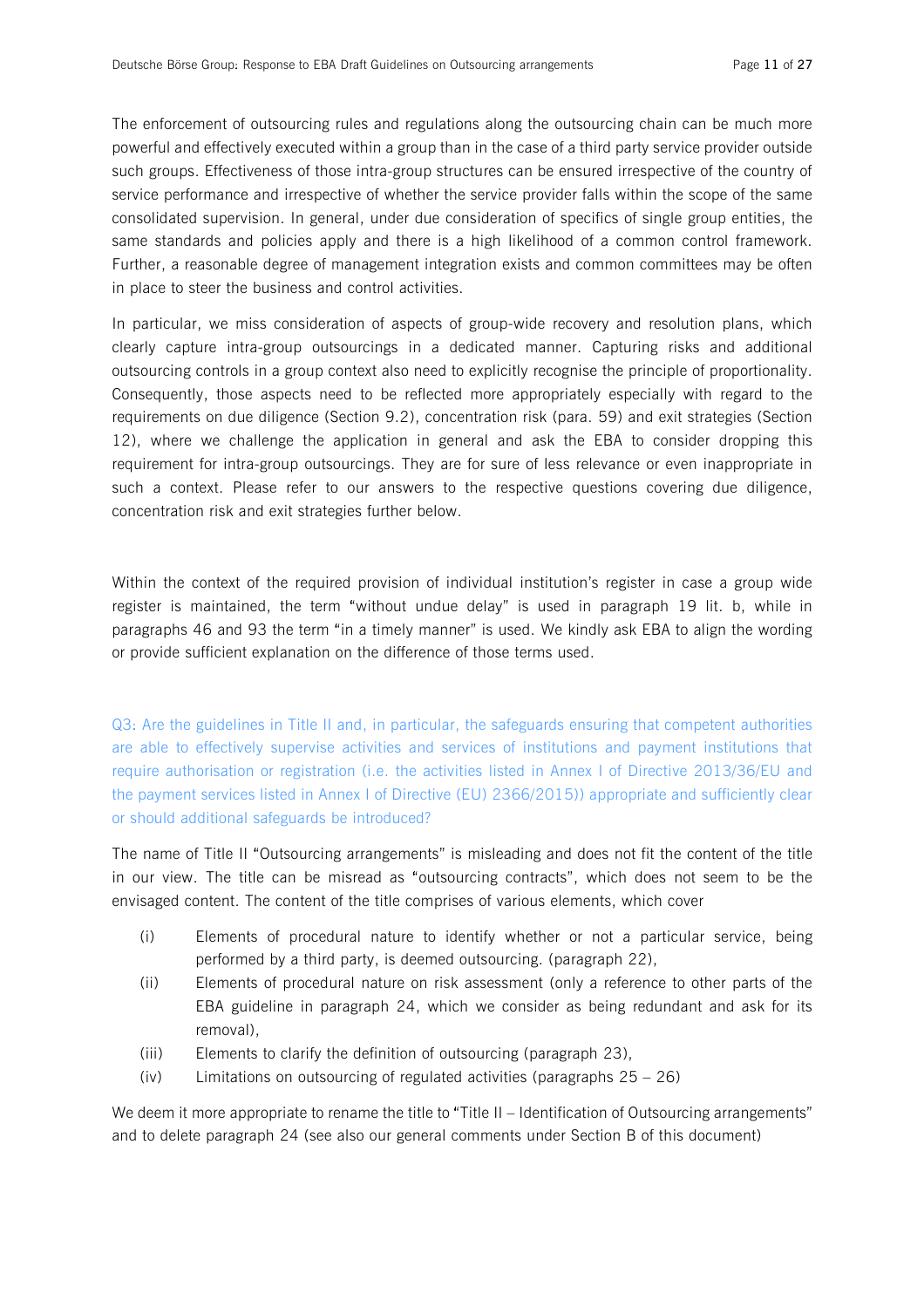Following our comments on the definition of outsourcing provided (paragraph 11), the content of Titel II should therefore be more of a procedural nature and provide for some additional generic guidance to operationalise the definition while not putting particular examples (e.g. "advice of an architect").<sup>2</sup>

Moreover, we are of the opinion that a clear and appropriate distinction of requirements applicable to (i) all third party arrangements, (ii) non-critical and non-important outsourcing arrangements as well as (iii) critical or important outsourcing arrangements are of utmost importance. Particularly the application of requirements clearly designed for critical or important outsourcing on less risky arrangements is inappropriate. As such, the introduction of Paragraph 6a as proposed by us under Question 1 would mainly cover (i) while the distinction between (ii) and (iii) needs further amendments of the EBA draft guidelines.

#### $\triangleright$  Para. 22

The first sentence is (i) referring to the need to differentiate for third party services between outsourcing and non-outsourcing and (ii) to "establish" on outsourcings only if they are to be classified as "a critical or important function" or not. The second sentence of the paragraph is unclear to us in various regard. It refers to "the assessment" and it is unclear if both steps are meant or only the second one. Therefore, the language should be precise in the reference. We assume, reference is only taken to the second step.

Moreover, referring to the definition of outsourcing, the second sentence is also unclear in relation to the terms "otherwise" or "normally" (as per paragraph 23 of the EBA draft guidelines). We therefore recommend splitting the paragraph and including the intended content (at least as we understood it) into a separate paragraph dedicated to explain outsourcing in more detail (see our comments on paragraph 23 below).

Finally, we deem the term "function" as not entirely appropriate referring to outsourcing, as the definition of outsourcing stems from processes, services and activities (or even parts thereof), which is much more granular than a function. We also consider that the term here is not used as defined in paragraph 11.. As such, the paragraph needs to distinguish, if such analysis should be performed only if a whole function is outsourced or whether the analysis shall be conducted even if only parts of it (i.e. certain processes, services or activities) are outsourced. We propose to reword the remaining first sentence as follows:

*"Institutions and payment institutions should assess whether an arrangement with a third party falls under the definition of outsourcing and, if so, whether the outsourced processes, services or activities*  are to be regarded as an outsourcing of a critical or important function in accordance with Section 9.1 *of the guidelines."* 

#### $\triangleright$  Para. 23

 $\overline{a}$ 

As stated in Section B of this document, we disagree to the approach taken for the definition of "outsourcing" implemented via paragraph 11 and specifications in paragraph 23. In particular, we disagree to the content of paragraph 23. We refer back to our proposal to rephrase the definition in our answer to Question 1.

Based on our proposal for a revised definition in paragraph 11 (see above), we are of the opinion that certain third party services are clearly excluded from the definition. Furthermore, the definition is limited

<sup>&</sup>lt;sup>2</sup> Referring to "legal representation in front of the court and administrative bodies" e.g. raises the question how to deal with one time or even permanent legal advise.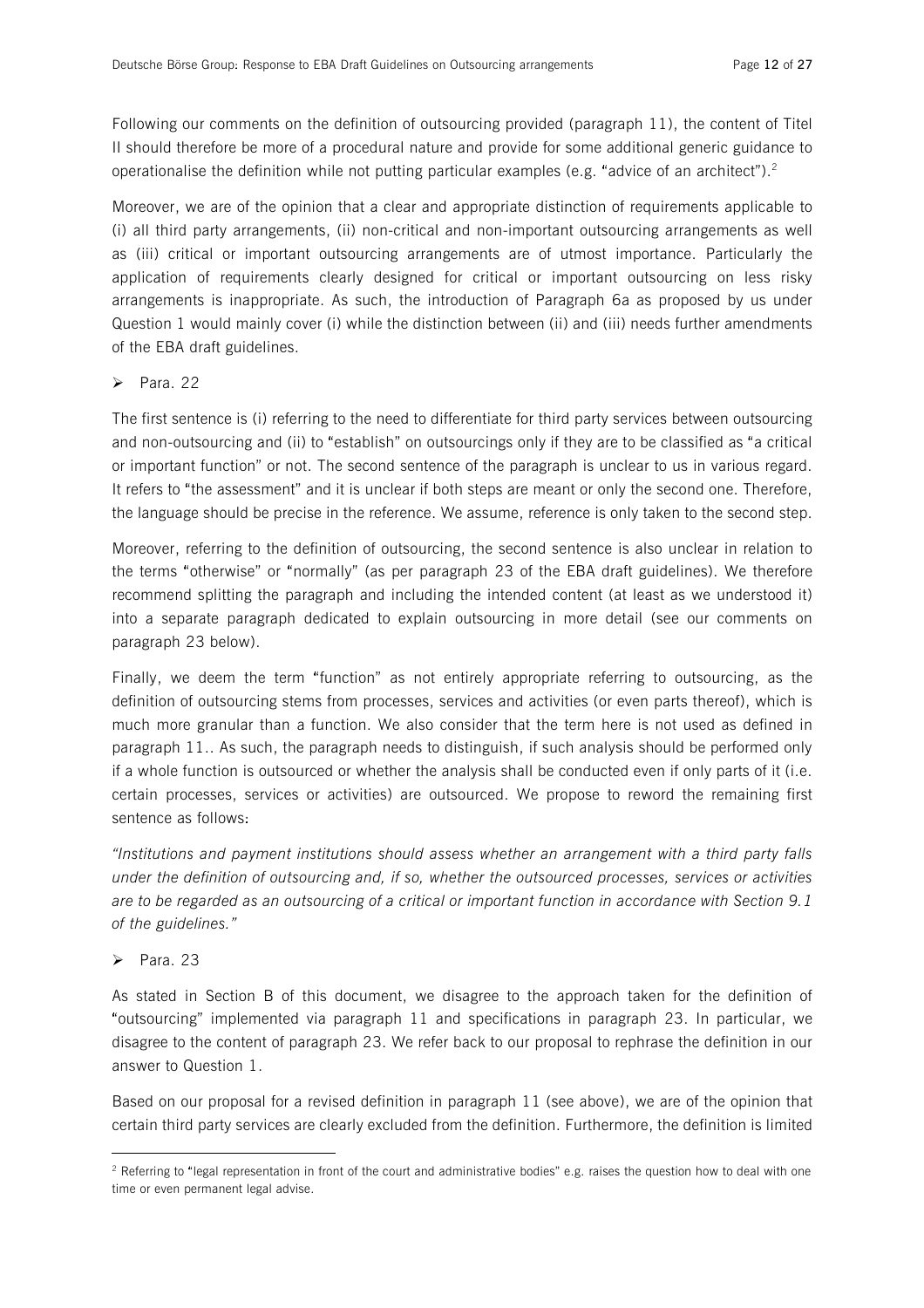to "processes, services or activities", which excludes by definition the acquisition (purchase) of tangible and intangible goods as well as any agreement which allows usage of tangible or intangible goods (licenses, rent, leasing). Furthermore, activities which are either to be performed by undertakings with a different authorisation, explicitly excluded from the institution's or payment institution's own authorisation, and those for which the services provider has a dedicated authorisation, should not be regarded as an outsourcing. In particular, we deem our proposed amendments to paragraph 11 to define precisely what could be meant by "normally" such that the term is no longer required in paragraph 23.

As such, we propose to phrase paragraph 23 as follows:

"23. In order to assess, if an arrangement by which a process, service or activity is performed by a *third party falls under the definition of outsourcing, the following guiding principles apply:* 

- *(i) General advice and one-time services are not regarded as being outsourcing;*
- *(ii) The use of temporary staff and similar arrangements by which a natural persons owes its work to the institution or payment institution under the direction of the institution's or payment institution's management is regarded as being equal to own activities and therefore is not a third party service;*
- *(iii) The use of third parties for processes, services or activities, for which these parties are dedicatedly authorised or recognised under EU financial services legislation or national law of the home member state of the institution or payment institution are not regarded as outsourcing;*
- *(iv) The use of third parties for processes, services or activities, which are excluded by the own authorisation are not regarded as outsourcing;*
- *(v) The use of third parties to perform standard services, which always requires a second party like correspondent banking, interbank transaction, custody or the use of central banks is not regarded as outsourcing;*

*For the avoidance of doubt, the pure acquisition of tangible and intangible goods including utilities (e.g. electricity, gas, water, telephone line) is not deemed to be a process, service or activity.*  Furthermore, any third party service is to be assessed if it falls in scope of the outsourcing definition *irrespective of whether the institution or the payment institution has performed that process, service or activity in the past or would be able to perform it by itself."* 

In addition to the proposal above, we oppose the inclusion of any kind of software development (irrespective of the kind of underlying arrangement) and any support related to standard software in general. As this may be a controversial point, we have not yet included this in our proposal above. Generally, we consider our proposal as in line with the industries' perception and hence additionally refer to the reply of the European Banking Federation (EBF) to the consultation for similar views.

 $\triangleright$  Para. 24

Paragraph 24 requires the assessment of risks of all arrangements with third parties, including those specifically excluded from the scope of outsourcing according to paragraph 23, under consideration of selected requirements on due diligence (paragraph 53) and in line with the full risk assessment on outsourcing arrangements as outlined under Section 9.3. As stated above, any applicability of the guideline for non-outsourcing arrangements is not included in the EBA guidelines in an appropriate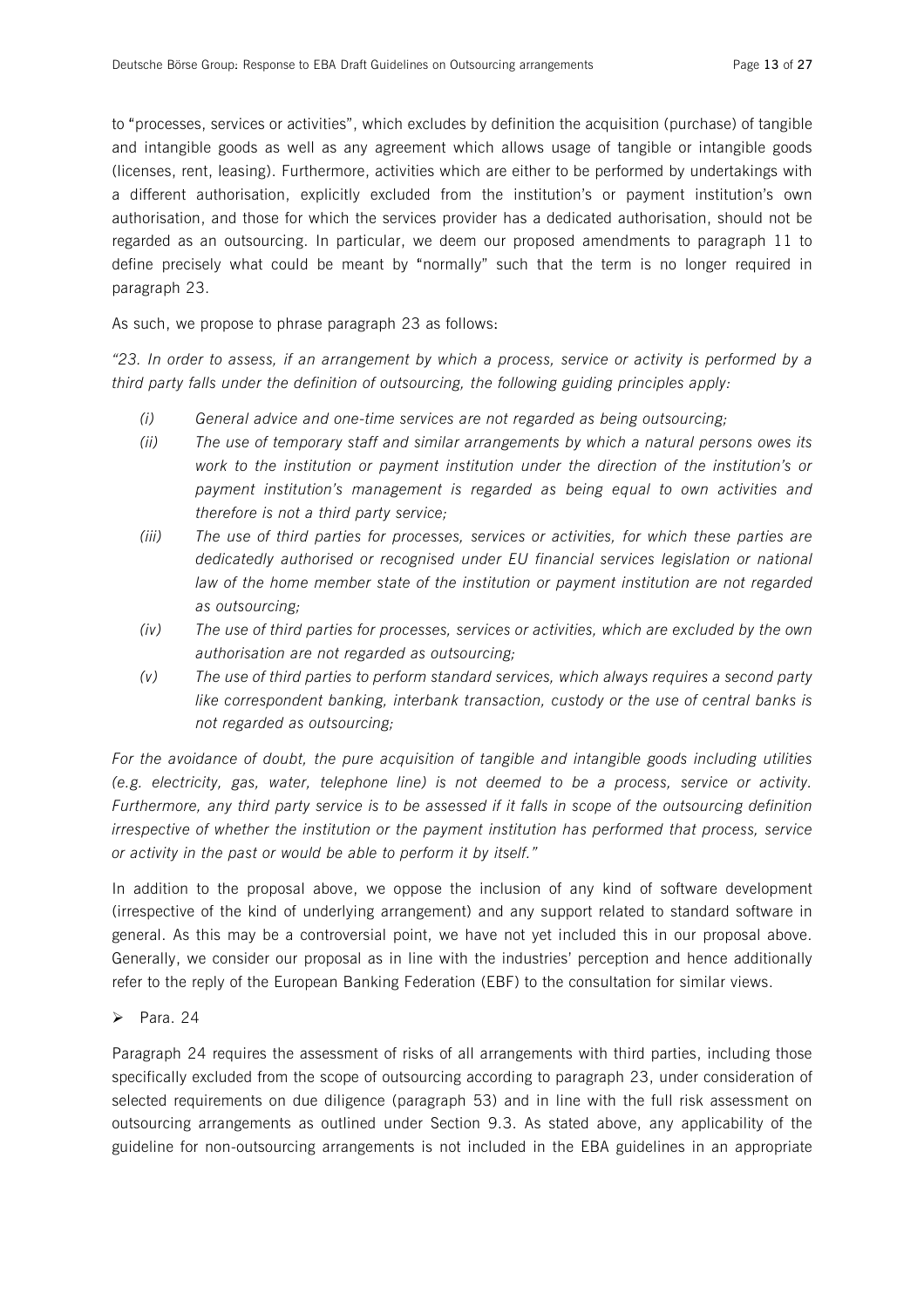manner. Under consideration of our proposal above to move paragraph 57 as new paragraph 6a and our comments on Title IV below, we recommend to delete paragraph 24 completely.

In case our recommendation is not followed, a clear distinction of what is necessary for outsourcing and what applies to other third party services should be supplemented. For the latter, only paragraph 57 of Section 9.3 should apply as all other paragraphs of that section in our view apply to outsourcing only. Even for outsourcings not qualified as "critical or important functions", proportionality is necessary. As such, we rather recommend phrasing this in the respective paragraphs concretely than to have this listed in paragraph 24 in a generic manner only.

#### $\triangleright$  Para. 25 / 26

To our best understanding and in line with the general underlying sentiment of the EBA guidelines, the consultative document and the accompanying documents (Part 5.1 Section D 7) of the consultative document), the institution / payment institution remains responsible for the performance of the authorised business towards its clients. As such, to our understanding the use of a third party service provider can only be related to the operations, advice etc. of the institution but cannot result in an outsourcing of the regulated service per se. Consequently, we do not understand the need for paragraphs 25 and 26, which assume such an outsourcing. As such, EBA needs to reconsider the approach per se.

Having said this, we fail to understand the text and its intention as the proposal only seems appropriate in case of a complete outsourcing of licensable activities, which (as stated above) is prohibited in any case as the relationship between an institution or payment institution and its clients cannot be transferred to a third party. However, outsourcing typically covers mid-/back office and operating functions or IT services that merely constitute specific elements of the provision of licensable services by the outsourcing institution itself. In these cases, to our best understanding, the service provider does not incur an authorisation requirement under EU financial services legislation on its own either because they do not assume all relevant elements of the licensable activity and/or do not perform client-facing activities. Against this background, we ask EBA to clarify the purpose of the provisions and sharpen the text substantially.

#### Q4: Are the guidelines in Section 4 regarding the outsourcing policy appropriate and sufficiently clear?

In general, the guidelines in Section 4 are clear and appropriate. However, some items need clarification and adjustments.

 $\triangleright$  Para. 31

Paragraph 31 lit c. refers to the outsourcing of "operational tasks" of internal control functions and adds a comment that this might occur within, for example, a group context.

This could be read that (i) only operational tasks can be outsourced and (ii) this may only be possible in a group context. However, no limitation is imposed as long as the mandatory elements for senior management or management body responsibility is kept. Against this background, we kindly ask to delete "operational" as well as the explanatory term in brackets.

In case dedicate limitations are targeted, EBA should explicitly state this and give a good reasoning as well as a legal basis. The alternative reading that non-operational tasks are not to be considered "critical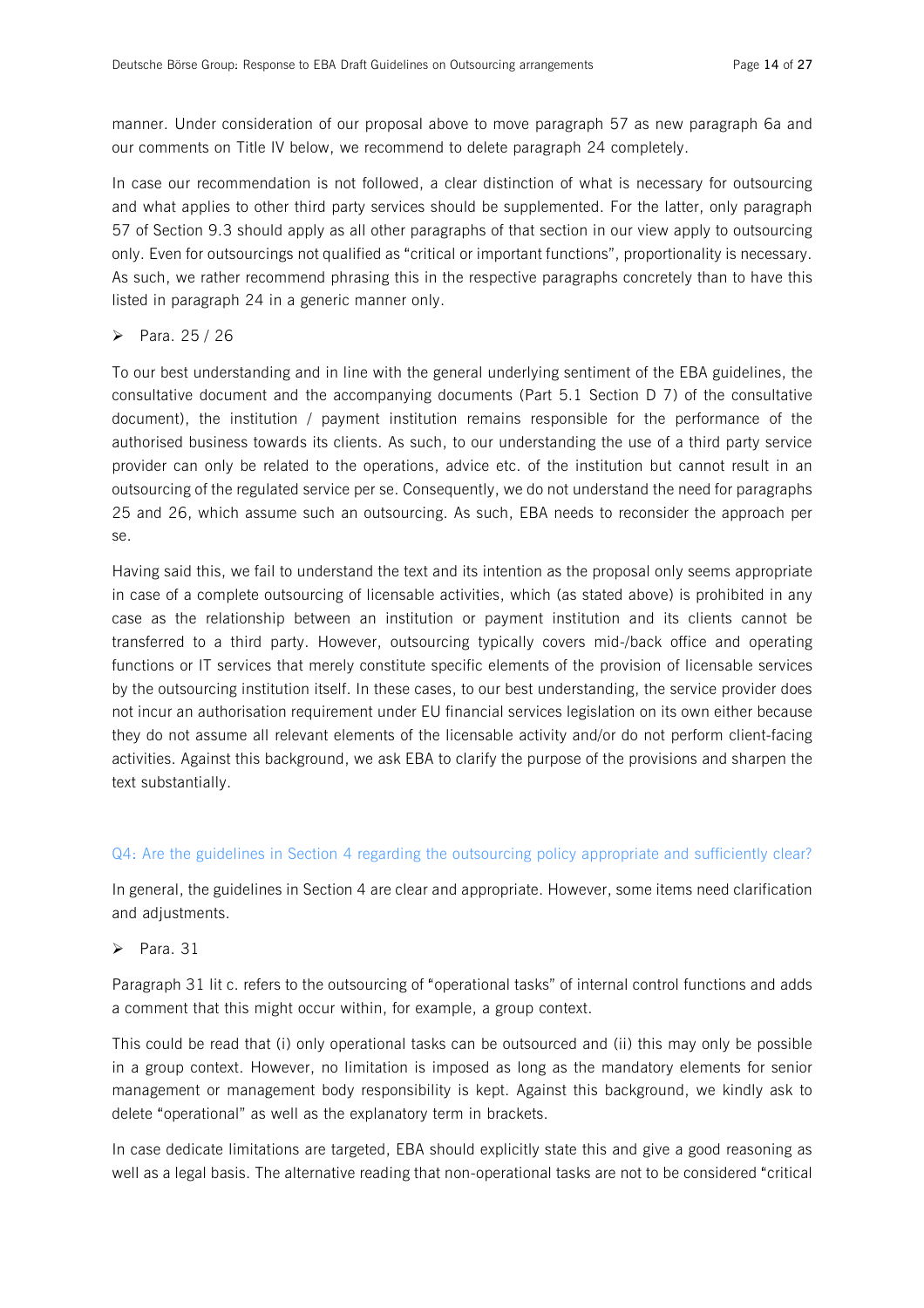or important" per se seems to be odd and inappropriate. Having said this, the intention is unclear and needs further clarification (We also refer to our comments related to the definition of "critical or important functions" in paragraph 11 and our comments related to paragraph 49.)

#### $\triangleright$  Para. 32

Paragraph 32 lists several criteria to be fulfilled at a minimum ("at least") without giving credit to proportionality. Although we generally agree to all but lit. g, we ask EBA to consider adding a specific element of proportionality (could be included in the introduction sentence).

We object lit. g. in the context of intra-group outsourcings being understood as companies in scope of consolidation under the terms of the accounting directive (2013/34/EU). As such, we suggest adding a provision specifying that in the context of intra-group outsourcings a plan to secure continuous operations is to be maintained instead.

In addition, we miss a link to the recovery plan – where applicable – for the whole paragraph.

 $\triangleright$  Para. 34

Paragraph 34 is listing an exhaustive number of minimum requirements while not accounting for proportionality. As the majority of elements might be needed anyway in case applicable, it should be made clear that no proportionality can apply. Otherwise, some opening clauses for proportionality should be included.

Furthermore, the paragraph is listing also procedures as part of the policy (paragraph 34, lit b. No. v.). In our view, procedures are accompanying policies are in the narrow sense not part of the general outsourcing policy. While we in general agree that policies require an appropriate management approval, the approval and maintenance of procedures in general may be delegated to the operationally responsible units. As such, we kindly ask EBA to consider shifting the requirements on procedures ("The policy should be accompanied by adequate procedures dealing at least with …") as a last paragraph of the section on Outsourcing Policy.

 $\triangleright$  Para. 35

Not all elements of paragraph 35 may be relevant for all institutions. As such and in order to reflect proportionality, we clearly recommend to add a "where relevant" within the introductory sentence of paragraph 35.

#### Q5: Are the guidelines in Sections 5-7 of Title III appropriate and sufficiently clear?

In our view, the guidelines on conflict of interest, business continuity plans and internal audit function are sufficiently clear, expect for the term "material conflict" used. Further, the guidelines do not account for specifics such as profit and loss transfer agreements.

#### $\triangleright$  Para. 38

The requirement to set financial conditions for outsourced services at arm's length in a group context is not expedient in the case of e.g. profit and loss transfer agreements between (insourcing) parent company and (outsourcing) subsidiary. While we support the idea of having appropriate financial conditions, e.g. reasonably priced service agreements, also within a group-context, we ask EBA to account for the aforementioned and consider amending the requirement or provide additional clarification respectively.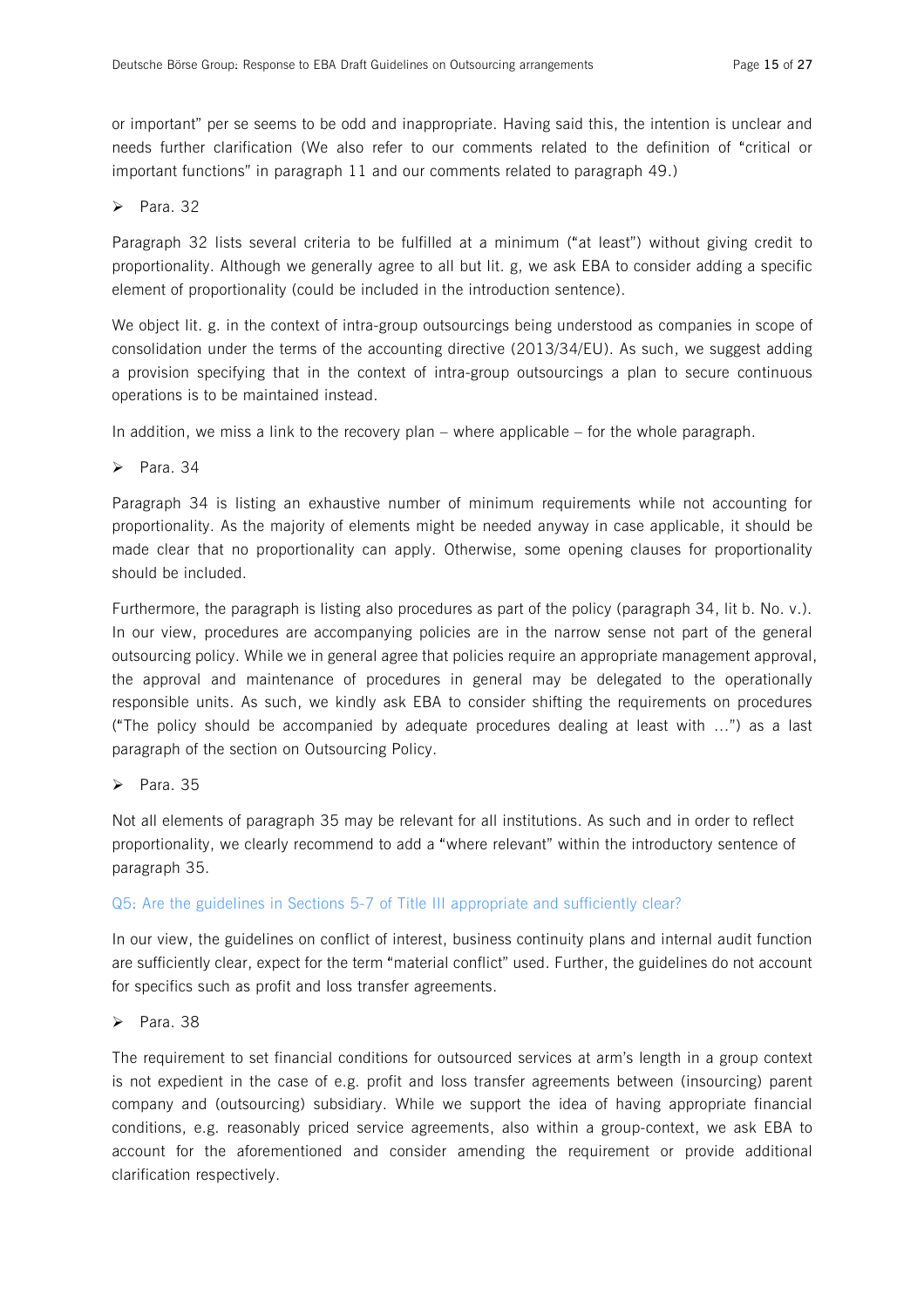Moreover, paragraph 38 requires the management of "material conflicts of interest" potentially arising from outsourcing agreements. We kindly as the EBA to clarify what is to be considered as a material conflict of interest.

## Q6: Are the guidelines in Sections 8 regarding the documentation requirements appropriate and sufficiently clear?

We consider the documentation requirements under Section 8 as in general clear, but considerably too broad. We deem several requirements as by far too exhaustive and prescriptive and value them as not catering for the principle of proportionality. In addition, some requirements seem inadequate for the context of intra group outsourcing and should therefore be reduced. Paragraph 46 is referring to outsourcing only and we therefore do want to stress that this limitation (i.e. not applicable to other third party arrangements) is clearly necessary and intended.

 $\triangleright$  Para. 47

The whole list of elements is phrased as a mandatory list of minimum requirements ("at least"). We regard some elements of the list as unnecessary while we deem other elements as inappropriate under consideration of proportionality aspects. As such, the introductory part needs to be changed in order to reflect the aforementioned. We suggest adjusting the wording of paragraph 47 by phrasing "should include the following information for all existing outsourcing arrangements taking the principle of proportionality into account" instead requiring them "at least".

The requirements related to the information to be kept on service providers as required by paragraph 47 lit. b are by far too prescriptive and in our view to a certain extend dispensable:

- A LEI or registration number is not adding value in an outsourcing context;
- The parent company is not an information we deem necessary to be collected mandatorily;
- · The value of the storage of address information for outsourcing purposes is at least questionable. As such, we would limit the information to be stored to name and country of registration as well as the points listed in iv. to vi.

If deemed useful to name at least further elements as potential information to be stored, a paragraph could be added in saying "in addition the following information may be considered to be stored …"

Following the aforementioned comment, we are even more concerned about the minimum requirements on outsourcing of critical or important functions as listed in paragraph 47 lit. c.

Similarly to our comment on paragraph 47 lit. b above, we are of the opinion that the introductory sentence should not be formulated as a minimum requirements ("at least") but as a guideline considering the principle of proportionality in an appropriate manner. Some items should be optional in the database as they exacerbate the management database through increasing complexity. It has to be noted that some information may only be available on an aggregated basis (e.g. charges for a number of services / services bundles and not per service or even activity). As such, the text of the introductory sentence should be adjusted as follows: "… should include where relevant and taking the principle of proportionality into account the …"

Further, we have comments on the dedicated requirements of paragraph 47 lit. c as follows: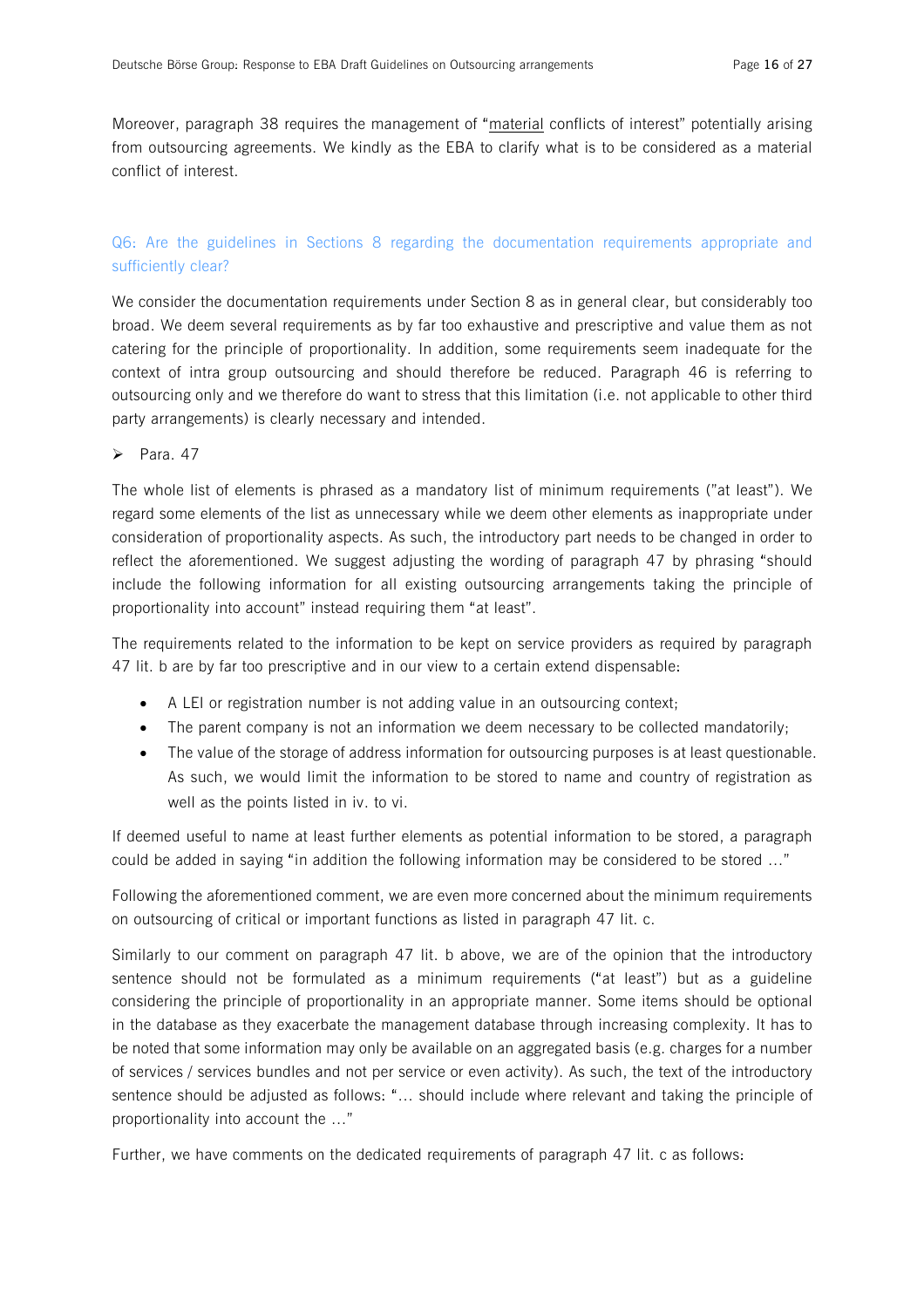- v. Audits are scheduled according to the audit plan and may or may not be known by the auditee. The dates or intended timeframes are included in the audit documentation but should not be stored in the outsourcing database. We therefore propose to remove this documentation requirement at this place. In case deemed necessary, a link to audit documentation needs to be included in an appropriate manner as a separate paragraph (same may be true for certain risk etc. information).
- vi. The requirements on the service provider's suitability should not apply within a group context.
- x. We consider the requirement to estimate yearly budget costs as overly burdensome. Budget processes are usually run independently from outsourcing and they are often dealt with on a more aggregated level as e.g. services providers perform frequently a bundle of different processes, services and activities.
- $\blacktriangleright$  Footnote 23

It is our understanding that it will be the outsourcing institution or payment institution to execute the choice given with regard to the usage of the template in Annex 1 (note: the footnote talks about Annex X instead). We clearly support this interpretation as this would also allow outsourcing institutions and payment institutions to develop own templates or systems to meet the documentation requirements listed under Section 8 instead and to take into account reduced or additional content and adequate workflows.

## Q7: Are the guidelines in Sections 9.1 regarding the assessment of criticality or importance of functions appropriate and sufficiently clear?

The criteria provided needs further adjustment in our view. We refer to our comment made on the definitions of "critical or important functions" and "functions" related to paragraph 11 above. Furthermore, we refer to our comments related to the restrictions on outsourcing and our open questions on the regulations as laid out in paragraphs 25 and 26 of the draft EBA guidelines. Finally, we clearly see some elements as overly burdensome and inadequate and we are missing sufficient elements of the principle of proportionality.

#### $\triangleright$  Para. 49

Related to lit. b, we refer back to our comments made regarding paragraphs 11 and 31. As paragraph 49 lit b. is – different from the text of the definition in paragraph 11 – clear, we even further object the targeted approach. Even if we have some sympathy to consider the outsourcing of tasks allocated by regulations to internal control functions as in general more critical compared to operational functions, we disagree to qualify each activity related to internal control functions as critical or important in the sense of the EBA guideline. While we agree to qualifying all tasks – irrespective of whether they are operational or not – related to internal control functions, which are performed based on adequate arrangements by third parties, as an outsourcing as defined in the EBA guideline (as per our proposal), we disagree to the approach of paragraph 49. As for any other function performed by a third party, the outsourcing of tasks allocated to internal control functions should be assessed with regard to their impact. As such, we propose to delete lit b. but to add a paragraph iv. to lit. a. as follows:

"*iv. the ability to perform material tasks of the Internal Control Functions in a timely manner*."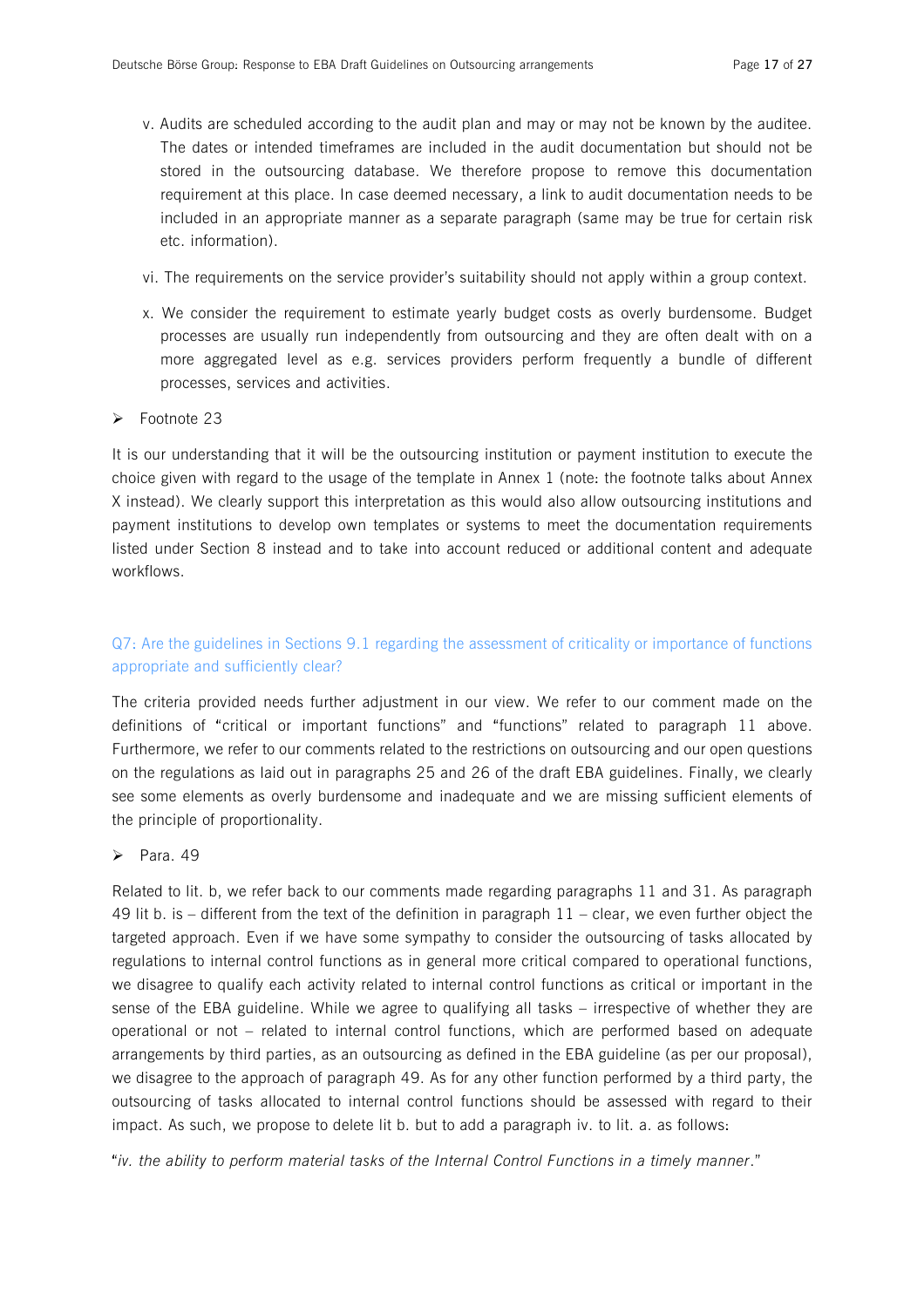Our proposal has two additional advantages: (i) it also relates to outsourcing of tasks, which are not related to internal control functions itself but could cut off of internal control functions from the ability to perform their duties in a material manner and (ii) includes also such tasks of Internal Control Functions which are not of operational nature but are material or time critical.

As already stated in relation to paragraphs 25 and 26, in our view the institution or payment institution is always responsible for the performance of the regulated activities it is authorised for towards its clients. As such, it is our firm understanding that the services or even parts thereof cannot be outsourced. A completely different element is the outsourcing of a multitude of activities, services and processes being needed to perform or control the authorised business or being required as a consequence of the authorisation. As such, we do not share the EBA concept in this regard, as something that is prohibited by legislation to be outsourced does not require a detailed guideline. Consequently, we kindly ask to remove lit c. of paragraph 49.

#### $\triangleright$  Para. 50

According to paragraph 50, sentence 2 "Outsourcing arrangements regarding activities, processes or services relating to core business lines and critical functions should always be considered as critical or important for the purpose of these guidelines". Outsourcing arrangements or other third party arrangements "relating to core business lines and critical functions" can contain pure support or operational services with limited or no risk for the performance of the respective core business lines or critical functions.

We therefore strongly request the deletion of the aforementioned sentence of paragraph 50 as such broad definition of critical or important function would dramatically increase the number of critical or important functions, even if the criteria for identifying critical or important functions stated under the remainder of Section 9.1 would not indicate such classification. As a result, not only proportionality would be contradicted but also the aim of the guideline to focus on risk would be missed while the operational burden for institutions and payment institutions would increase considerably. Following our comments on the operational tasks related to internal control functions, we consider the guideline as too restrictive.<sup>3</sup>

## $\triangleright$  Para. 51

l

Similar to various other paragraphs, paragraph 51 does not capture proportionality in an appropriate manner. Again, the regulation requires a very prescriptive set of requirements as a minimum ("at least"), which in our view does not allow for a proportionate approach. In addition, the criteria listed go far beyond a reasonable approach.

Moreover, we have difficulties to understand the link between paragraph 49 and 51. While we understand that paragraph 49 sets mandatory criteria which automatically qualify a function as being "critical or important" in case being in scope of outsourcing, paragraph 51 lists similar items to be taken into account for such an assessment. We therefore urge the EBA to better clarify the relationship of the two paragraphs.

We propose to rephrase it like follows:

 $^3$  With regard to core business lines and critical functions paragraph 50 of the draft EBA guidelines refers to Articles 7 and 8 of Commission Delegated Regulation (EU) 2016/788. We assume that Articles 6 and 7 are meant and ask for adjustment of this reference.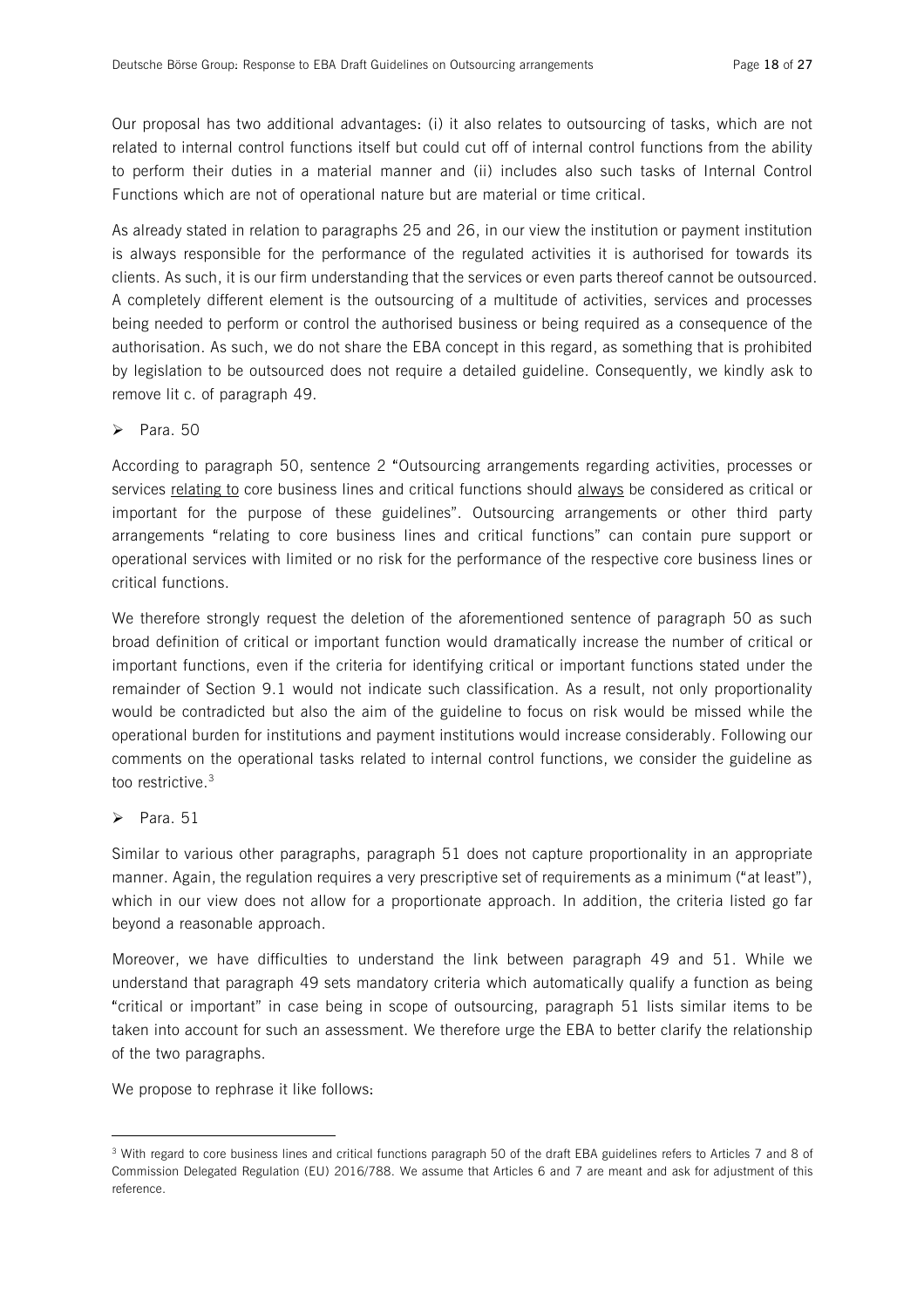## *"… should take into account criteria like the following based on the application of the principle of proportionality:"*

Furthermore, some of the criteria need to be seen within the context, i.e. in combination with each other. For example. the mere fact of having limited or no substitutability in combination with an uncritical activity would in our view not lead to a classification as "critical or important" per se. Cloud solutions are currently only offered by a very few providers in a regulatory acceptable manner. For certain ancillary services in controls or operations the use of cloud solution would not classify as "critical or important in our view. As such, EBA should also address the need to possibly consider the aspects in conjunction with each other.

Finally, we are missing the case of being embedded in a group context as a potentially risk reducing measure.

We disagree to some of the elements in content as follows:

- Lit. a.: It is unclear to us how the difference between direct or indirect connection to the provision of banking or payment services (or investment services as the case may be) is to be derived. As we propose to integrate this already for the differentiation of outsourcing from other third party services, we have doubts that this is a reliable criterion. There is a high likelihood, that this would capture more or less the full scope of the activities in particular in combination with paragraph 50 as proposed by EBA.
- Lit. c. no. iii: We generally acknowledge the importance of an institution's ability to audit, according to its audit methodology and based on its risk assessment, any function regardless of whether it is performed with own staff or by using a third party. This hold particularly true in case of critical or important functions however defined. Notwithstanding this, we do not see how the ability to perform audits shall be an indicator for assessing an outsourcing arrangement on whether it is critical or important, as the ability is to be given in any case. As such, the ability is a requirement and not a differentiating factor. The actual audit risk assessment and the need, frequency and intensity of the performance of audits are in addition a consequence of assessing the outsourcing arrangement as critical or important. We therefore suggest deleting point iii. of paragraph 50 lit. c.

#### $\triangleright$  Para. 52

We disagree to paragraph 52 in its entirety. In our view, the necessary quantification is already requested in the analysis under paragraph 51. There is no need to repeat this and consequently, the whole paragraph should be deleted. Moreover, as stated in our comments on paragraph 51, the substitutability is no criterion per se to derive a function's classification as "critical or important". Under due consideration of the aforementioned, applicability of the paragraph should be limited to those services which are deemed to be "critical or important" outsourcings, in case the paragraph is maintained.

## Q8: Are the guidelines in Section 9.2 regarding the due diligence process appropriate and sufficiently clear?

Referring to our comments made to Question 1 to 3, we are of the opinion that the guidelines on due diligence are neither appropriate for intra-group outsourcing arrangements nor for third party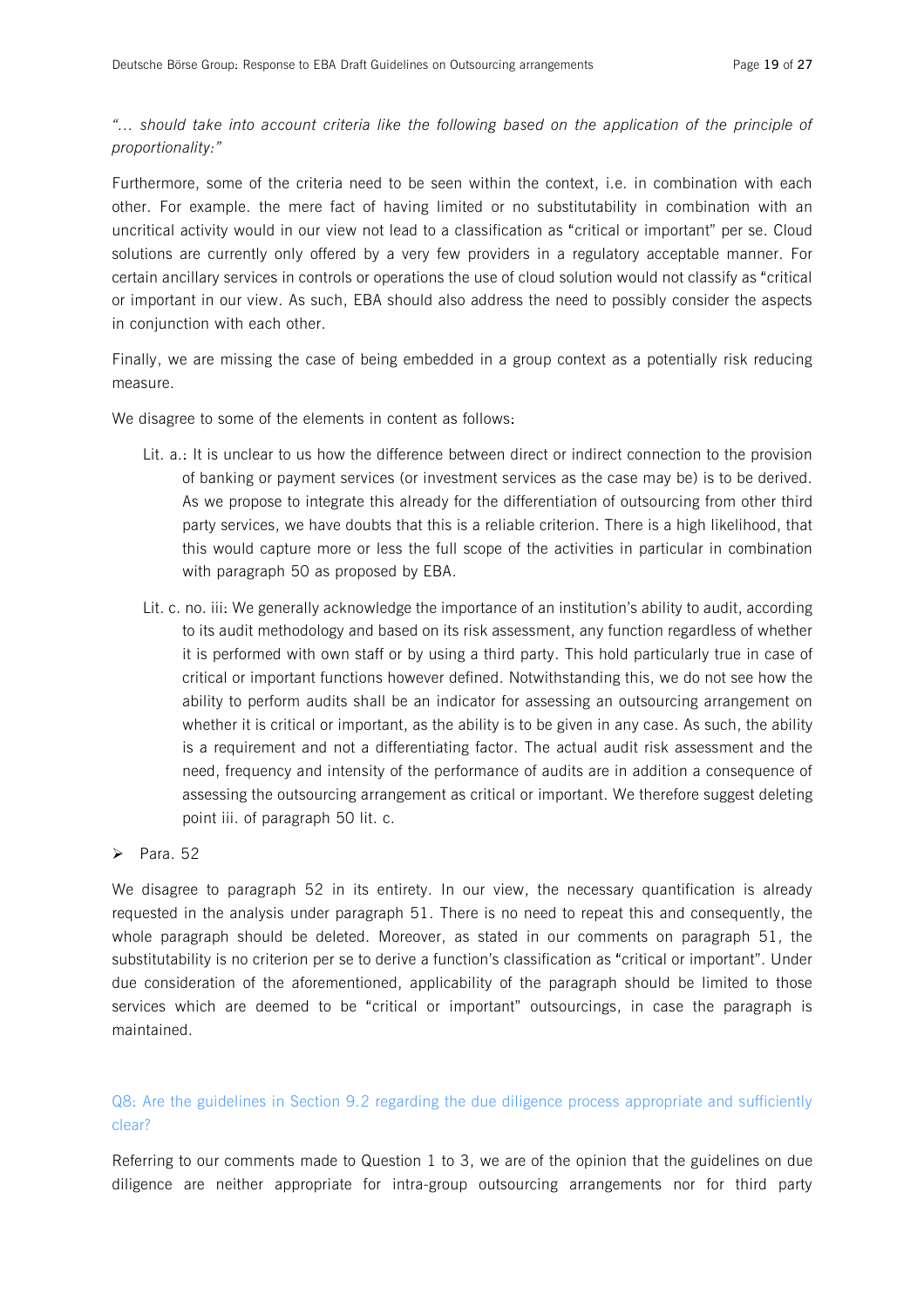arrangements not considered outsourcing. It should clarified (in paragraph 6a as proposed by us) to which extent they should apply considering our concerns. The different wording in paragraph 53 (only limited to critical and important functions) and paragraphs 54 – 56 needs to be resolved and a clear allocation of what items are required in which case (also considering proportionality once again) is required.

With regard to third party arrangements not considered outsourcing, we consider the application of the whole set of factors as overly burdensome compared to the risks posed by non-outsourcing arrangements to the institution or payment institution. We therefore suggest to limit the performance of due diligence on non-outsourcing service providers to service provider's business model and financial situation. We clearly agree, that paragraph 55 should be applicable anyway where relevant, but doubt that the EBA guidelines is the right place to remind institutions and payment institutions what is in scope of data protection rules.

In addition, we seek clarification particularly on requirements related to the adherence to human rights, environmental protection and appropriate working conditions when performing due diligence on service providers. We regard this clearly as going beyond the EBA mandate and do not see an EBA guideline as being the adequate place for such considerations.

 $\triangleright$  Para. 53

When performing a due diligence, benefits including increased information and overarching control and enforcement mechanisms as well as risk related consideration should be considered appropriately. A thorough due diligence including an analysis of the service provider's capacity, its resources and operational structure should only be conducted in case of critical or important outsourcing arrangements with third parties not belonging to the same group.

 $\triangleright$  Para. 54

Following the aforementioned comment, we suggest to exclude intra-group outsourcing arrangements from a due diligence as required under paragraph 54. Furthermore, the elements should not be applied mandatorily in its entirety but should rather be split into mandatory optional ones.

Moreover, we seek clarification on how a service provider's nature, scale and complexity shall provide information on the service provider's ability and suitability to provide critical or important services, whereas we would further appreciate clarification what to consider as service provider's "nature".

 $\triangleright$  Para. 56

As stated in our introductory remarks on Question 8, paragraph 56 should be limited to the adherence of the code of conduct. As such, paragraph 56 should be limited to the first sentence, potentially accompanied by a supplement that this is in particular true in case of a location in a third country.

Summing up or comments on Section 9.2 (due diligence), we recommend to structure the section in a way that items being relevant for all third party services should come first, followed by those requirements which are relevant for all outsourcings and concluding with those elements, which are only valid for critical or important outsourcings.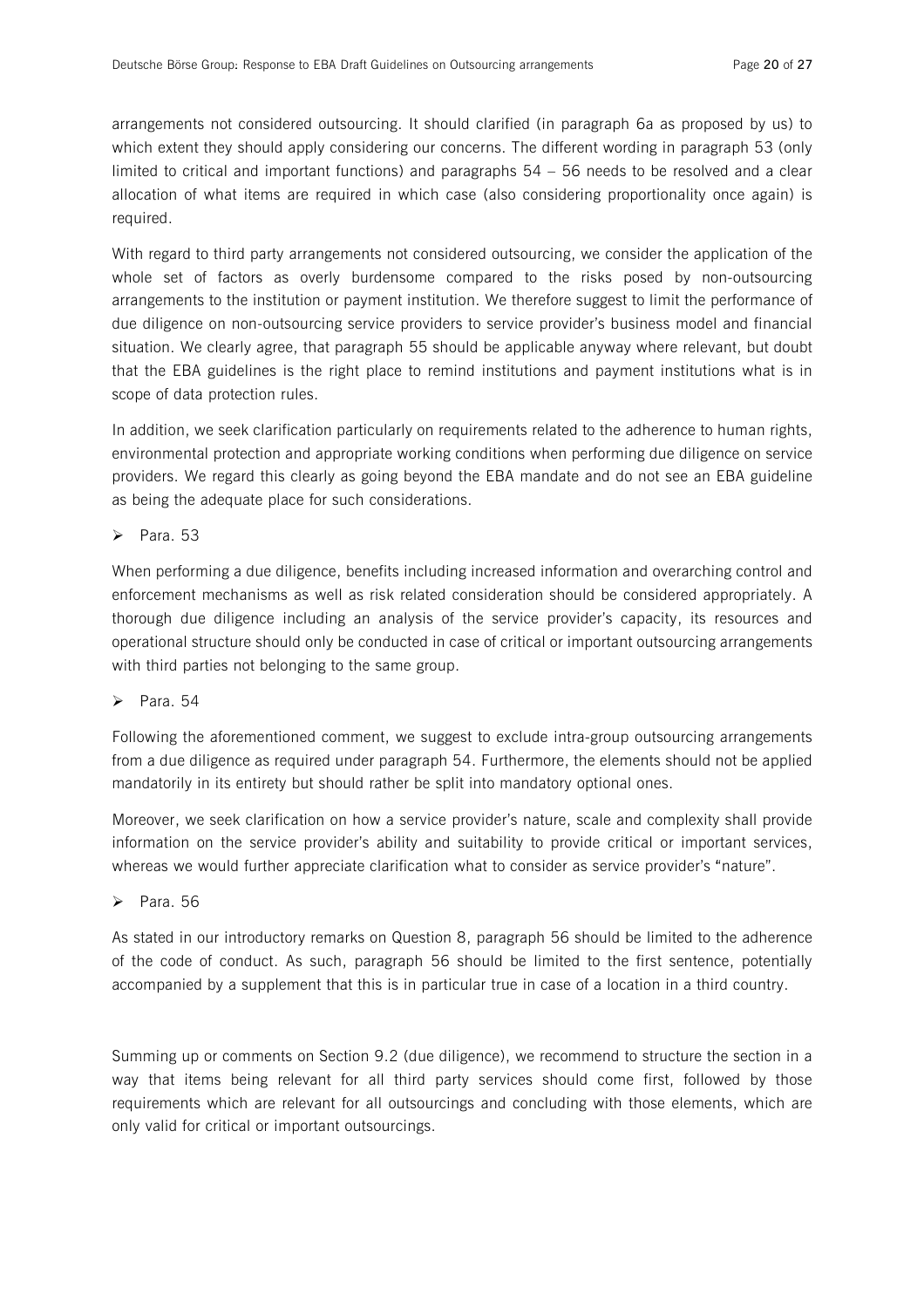#### Q9: Are the guidelines in Section 9.3 regarding the risk assessment appropriate and sufficiently clear?

The requirements lack clarity on their applicability to outsourcing and other third party services (please refer to our comment on paragraph 24). In addition, we consider it as appropriate to exclude intragroup arrangements from the assessment of concentration risks, as potential risks posed from affiliated companies can be mitigated through exclusive control-, information- and oversight structures not available in case of third-party arrangements.

 $\triangleright$  Para 57

For the sake of clarity, paragraph 57 should be moved out of Section 9.3 and put in Section 1 (paragraph 6a as per our proposal in this document). This already clarifies that Section 9.3 only applies to outsourcings which assume to be the intention of EBA.

 $\triangleright$  Para. 59

Referring to our comments on para. 18-21, we consider the assessment of concentration risk in intragroup arrangements as inappropriate as it does not account for specific risk-mitigating measures available when outsourcing to affiliated companies, among others, group wide control-, informationand oversight structures. We therefore ask to exclude intra-group outsourcing arrangements from the application of para. 59 lit. a. Moreover, we ask EBA to consider, that assessing concentration risks is reasonably only possible on a portfolio bases and not on the level of single outsourcing agreements.

 $\triangleright$  Para 61:

In our opinion, paragraph 61 does not account for proportionality in an appropriate manner and is by far too prescriptive. It should not be defined as a minimum set of requirements but rather account for proportionality. We suggest to rephrase the ending of the introductory sentence to "… should as appropriate and proportionate…". As our concerns relate mainly to the ongoing legal checks as required under lit. d, a staggered approach with making only lit. d not mandatory may also be acceptable.

Q10: Are the guidelines in Section 10 regarding the contractual phase appropriate and sufficiently clear; do the proposals relating to the exercise of access and audit rights give rise to any potential significant legal or practical challenges for institutions and payment institutions?

While we appreciate the clear structure of the guidelines in this Section, we seek clarification on several contractual specification as the phrasing of some paragraphs indicates inappropriate requirements particularly related to sub-outsourcing.

As a general remark, we recommend to rephrase the section to "contractual requirements" or a similar name as the content sets requirements on the contract but is not related to a process or phase.

In order to apply the requirements on sub-outsourcing appropriately, we ask EBA further to specify what is to be considered as sub-outsourcing. Particularly in case of outsourcing IT- infrastructures or related activities and functions, the respective service outsourced by the institution or payment institution to the IT- service provider, is often provided involving (support) services of affiliated entities at potentially different locations (states) and different legal entities being related to each other. Provided that the respective processing locations and the legal entity performing (parts of) the service have been contractually agreed, we consider such a structure to be one outsourcing agreement. In case our understanding does not map EBAs understanding, we kindly ask to provide further clarification.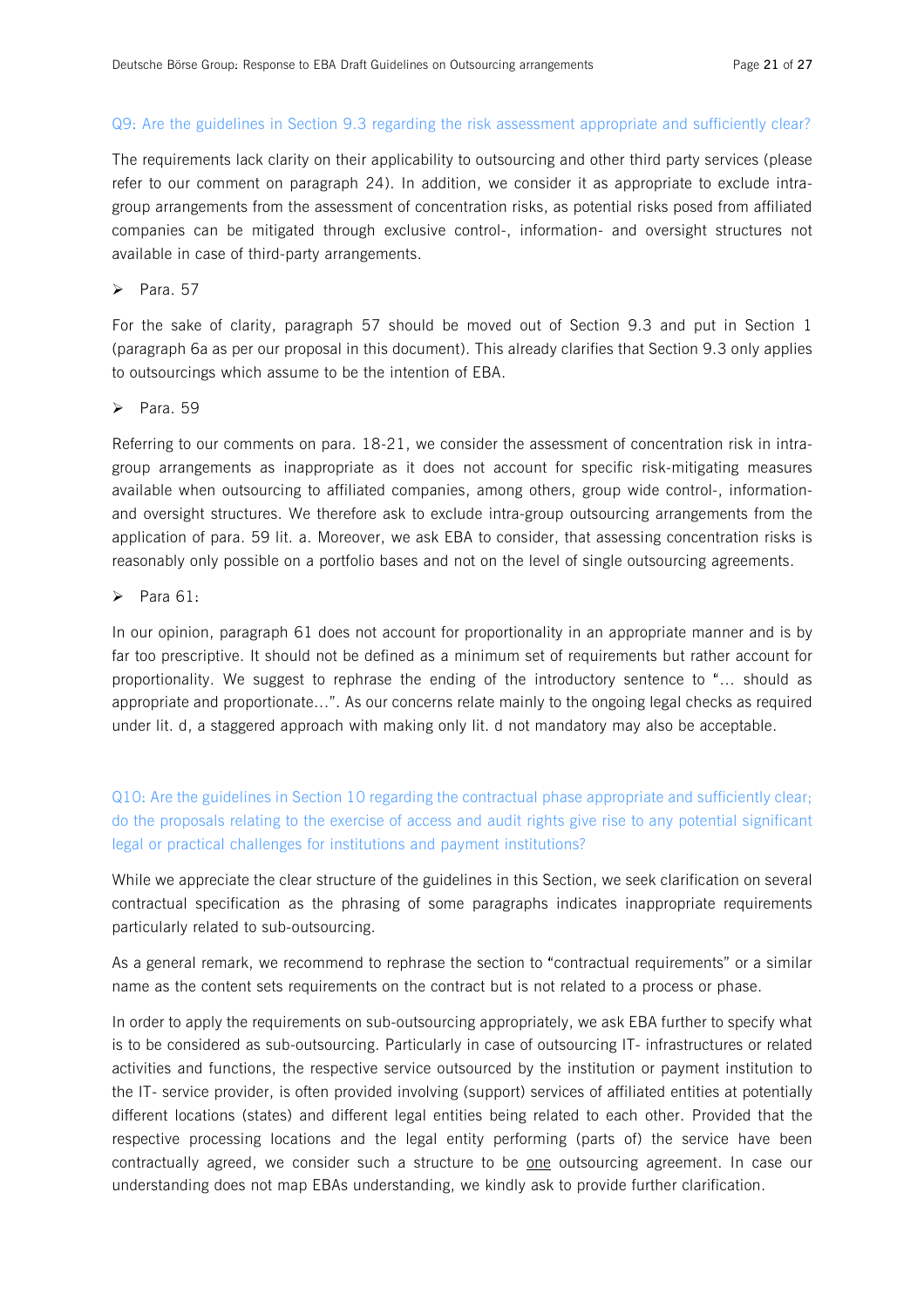Moreover, we consider the requirement of institution's or payment institution's unrestricted audit and access rights for any outsourcing as far reaching and challenging for non-material services and suggest to limit this to critical or important outsourcing only. Institutions and payment institutions should be free to decide based on a risk assessment whether the reliance on third party certificates sufficives to meet their obligation to exercise diligence. The EBA guidelines should allow institutions and payment institutions to suspend the general audit rights as far and as long as the agreed audit surrogates are reliable and delivered in a timely manner.

Moreover, if EBA does not follow our suggestion to exclude services performed on contractual arrangements by undertakings, which have a particular authorisation or recognition under EU financial services law, limitations of audit rights for the use of such services should be considered. This is in particular true for the case, where the regulation requires dedicated audits and the unqualified auditor's statements are made available to the outsourcer.

Finally, especially the provisions of paragraphs 64 and 65 are once more very demanding and prescriptive and should be reconsidered taking the principle of proportionality into account.

 $\triangleright$  Para, 63

Referring to paragraph 63 lit. a., service descriptions in a multi-tenant structure (in particular relating to cloud services) are usually not included in the contractual agreement itself but refer to external sources instead (e.g. service descriptions on a website). We ask EBA to consider whether this approach is valid for standardised services that are offered to a multitude of customers.

Paragraph 63 lit. h. requires an unrestricted right to audit and access the service provider, irrespective of whether the outsourcing is considered as critical or important.

While we consider unrestricted rights to audit and access as generally reasonable, we are of the opinion that such are only of limited relevance for non-critical and non-important outsourcing arrangements, as the decision to perform an audit on third parties is based on a thorough assessment of risks arising from the outsourcing relationship to the outsourcing institution or payment institution.

Under due consideration of the relevance of unrestricted audit rights for non-critical and non-important outsourcing arrangements as well as the duration for negotiating such in certain cases with service providers, we propose to include alternative measures as a possible solution to be specified further in Section 10.3.

## $\triangleright$  Para 64

Referring to paragraph 64 lit.d., we are of the opinion that the price algorithm should be included but not the financial obligation. Depending on the use, the total amount may vary. In addition, also costsharing arrangement may be applied in particular in a group context. As such, the wording should be adjusted.

### $\triangleright$  Para. 74

In addition to explicitly naming outsourcing institutions and payment institutions final responsibility, paragraph 74 clearly excludes exclusive reliance on third party certifications and reports. We support the possibility to consider third party certifications and reports to assess service providers and argue that institutions and payment institutions should be explicitly allowed to decide on the necessity, depth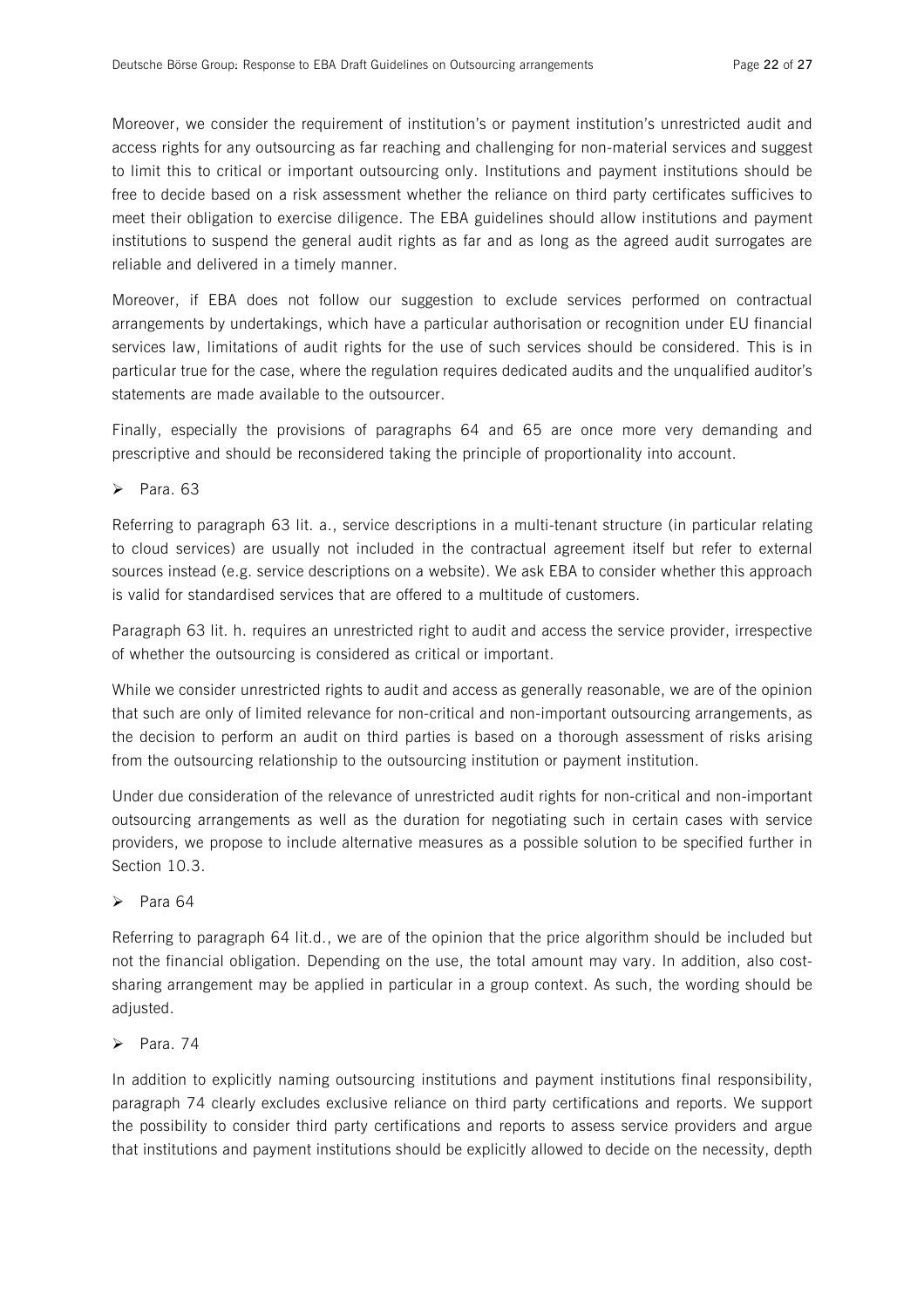and scope of audits as well as on the performance of audits of third party providers independently and based on defined risk related criteria.

We would further appreciate additional specification criteria on the execution of audit rights, particularly in case the respective service provided by the third party requires dedicating authorization and is subject to supervision by national (competent) authorities. We generally support a risk-based approach under consideration of risks arising from the respective outsourcing relationship, as it is already the practice today. Having regard to this, we are nevertheless of the opinion that services, although critical or important for the outsourcing institution or payment intuition, should not be mandatorily audited by the outsourcing institution or payment institution, given that the respective service provided by the third party is subject to authorization, ongoing supervision by a competent authority and adequately audited. This is of particular interest for e.g. the usage of data reporting services provided by authorized data reporting services providers authorized according to Article 59 of MiFID II.

Further, we suggest to delete sentence 2 of paragraph 74 as sentence 2 of paragraph 73 provides for an appropriate guidance on the main criteria on executing the right to access and audit. Institution's and payment institution's individual assessment should not be restricted to such an large extent under no consideration of risk-related criteria indicating the need.

 $\triangleright$  Para. 75

We strongly support the possibility to perform joint audits with other clients and highly appreciate that EBA has decided to explicitly include such possibility into the updated outsourcing guidelines, such that in excess to cloud outsourcing arrangements further outsourcing arrangements can benefit from such an approach. DBG has already gained experience in performing pooled audits and regards the resulting decrease of the operational burden compared to individually performed audits as considerable.

The section addresses pooled audits but the requirements in lit. a. to f. seem to relate to the use of third-party certifications and reports as addressed in paragraph 74. We ask EBA to consider amending the respective paragraphs.

 $\triangleright$  Para. 78

While outsourcing institutions and payment institutions can contractually ensure competent authorities right to audit and access against service providers, further actions to "make sure that service providers cooperate fully with competent authorities" as required by paragraph 78 might not be within the outsourcing institutions or payment institutions sphere of influence and control. We therefore ask EBA to either delete the subset cited or provide further specification.

 $\triangleright$  Para. 79

The unrestricted right to audit may not only conflict with the confidentiality of other customers' data but also with intellectual property and security-related information of the service provider itself. Service providers might seek to limit the audit scope accordingly. Referring to our comments on paragraphs 72 – 80, the guidelines should give directions how to address this conflict.

## $\triangleright$  Para. 80

Paragraph 80 requires the institution in case of a technically complex outsourcing to ensure that whoever is performing the audit "either its internal auditors, the pool of auditors or external auditors acting on its behalf", is sufficiently skilled to do so. While we generally support EBA's view, that audits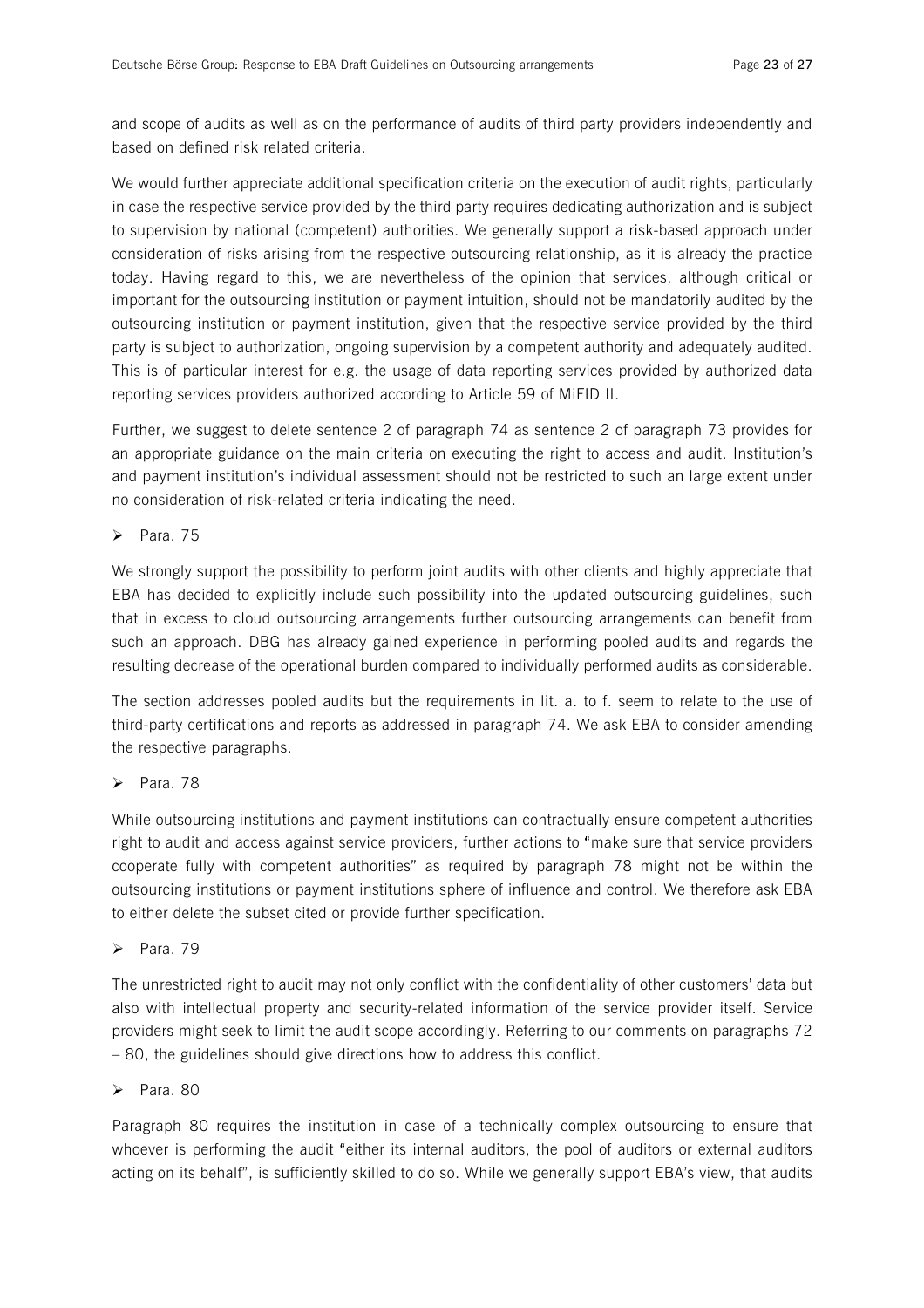should be conducted by sufficiently skilled persons, we would like to point out that in case of a pooled audit, single institution's can only ensure its own auditing persons' skills and knowledge but not of the whole pool of auditors, where auditors might be provided by different institutions or payment institutions.

Against the background of an already successfully conducted pooled audit on a cloud service provider with further entities of the financial sector, we suggest EBA to consider revising paragraph 80 in such way, that within a pooled audit, each participating entity shall be free to conceive an own opinion based on transparently provided evidence by the audit group, whereas each participating entity is free to request further information. We are of the opinion that such a proceeding should be preferred over assuming another auditor's assessment and therefore ensuring other auditor's skills and knowledge.

 $\triangleright$  Para. 81

The reference to termination right "in accordance with national law" is unclear. EBA might want to consider whether this should refer to the respective governing law of the outsourcing agreement instead.

## Q11: Are the guidelines in Section 11 regarding the oversight on outsourcing arrangements appropriate and sufficiently clear?

We consider the guidelines on the oversight of outsourcing arrangements as generally sufficiently clear, expect for one point:

#### $\triangleright$  Para 87

The requirement to "receive" appropriate reports from the service provider as required by paragraph 87 lit. a might be misinterpreted in the sense that the service provider is obliged to actively send reports. As service providers might also maintain tools enabling clients to extract relevant information on their own, we suggest to replace "receive" with "obtain". Alternatively, we seek clarification on the issue outlined above.

#### Q12: Are the guidelines in Sections 12 regarding exit strategies appropriate and sufficiently clear?

As already outlined before, we are of the opinion that exit strategies should not be mandatory for intragroup outsourcing. Further, we consider the requirements on exit strategies as inappropriate for outsourcing of non-critical and non-important functions.

 $\triangleright$  Para. 90

As outlined under Section 9.1, potential impacts of disruptions or outages of the outsourcing arrangement shall be taken into account duly, when assessing whether an outsourcing arrangement is to be classified as critical or important. Outsourcing arrangements potentially causing disruptions or other severe adverse effects, which might impede the institution's ability to comply with regulatory requirements, will be classified consequently as critical or important outsourcing arrangement.

Paragraph 90 requires again an assessment of potential disruptions and the development of exit plans for such outsourcing arrangements potentially causing disruptions. As only critical or important outsourcing arrangements will be in scope of paragraph 90, we ask to explicitly limit the requirement to maintain exit plans to critical or important outsourcing arrangements.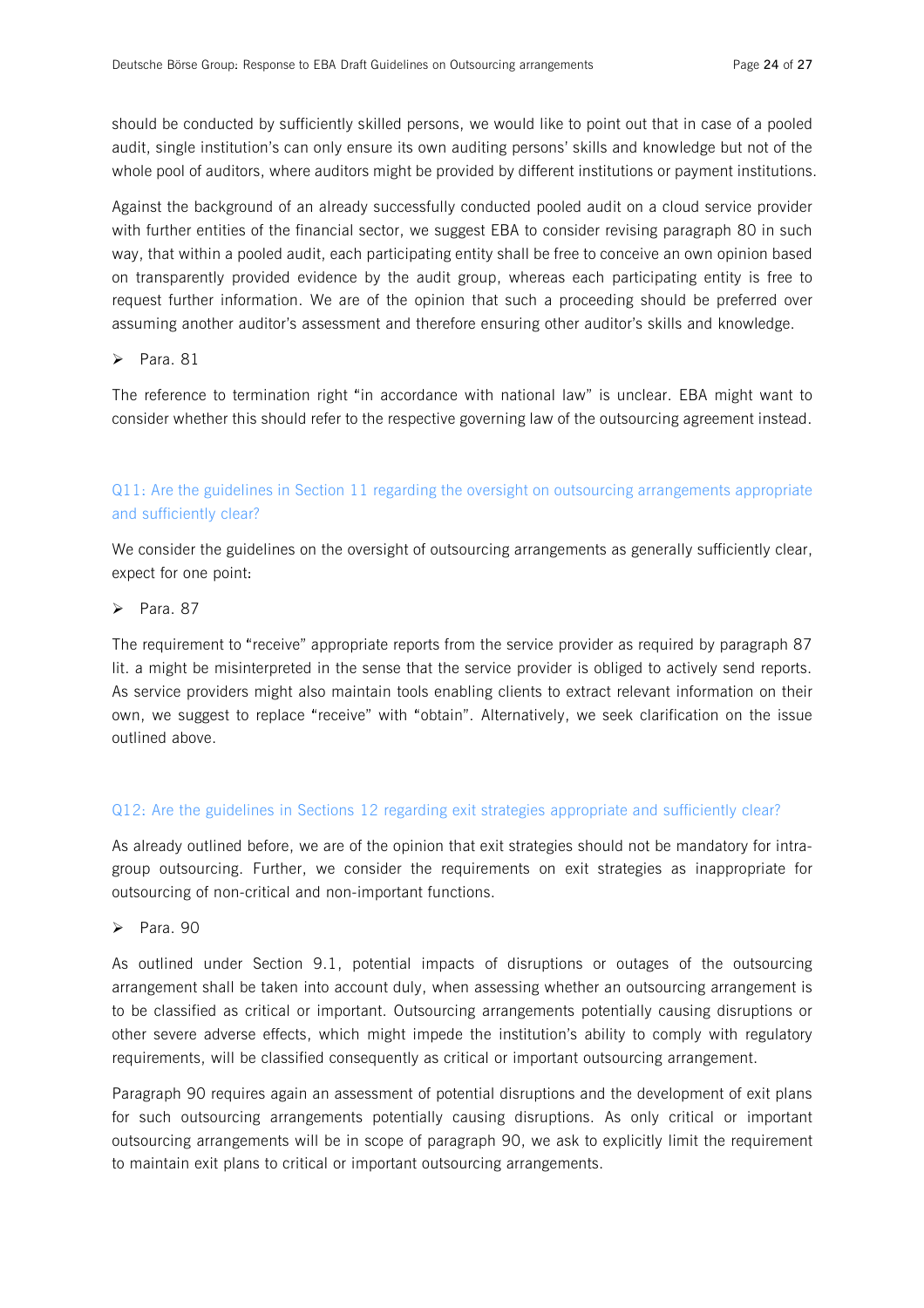Q13: Are the guidelines in Section 13 appropriate and sufficiently clear, in particular, are there any ways of limiting the information in the register which institutions and payment institutions are required to provide to competent authorities to make it more proportionate and, relevant? With a view to bring sufficient proportionality, the EBA will consider the supervisory relevance and value of a register covering all outsourcing arrangements within each SREP cycle or at least every 3 years in regard of the operational and administrative burden.

We consider further specification on competent authorities' possible rights following the ex-ante notification as of particular importance and ask EBA to supplement the EBA draft guidelines respectively.

#### $\triangleright$  Para 92

Paragraph 92 requires a standardised format and as such, EBA should issue a template for this purpose to avoid different formats between competent authorities.

#### $\blacktriangleright$  Para. 93

Paragraph 93 requires an ex-ante notification of competent authorities "in a timely manner", when outsourcing critical or important functions, whereas the minimum information to the provided is being further specified.

We consider the notification to be for information purpose only, which should be clearly stated under Section 13, where appropriate. In order to avoid any undue delays on the usage of the service in question, we suggest to explicitly clarify that the outsourcing institution or payment institution shall not be obliged to await an approval of its competent authority. Moreover, EBA should consider to specify the term "in a timely manner".

In case the purpose of the notification is not limited to information only, competent authorities' response time should be explicitly stated and should not exceed four weeks, in order to avoid unnecessary delays and insecurities arising for the outsourcing institution. Moreover, competent authorities' potential objections of the outsourcing in question should be transparent and clearly communicated to the outsourcing institution or payment institution. Any objection should be based on clear and transparent criteria specified in advance.

Under consideration of the different notification requirements across the EU on outsourcing arrangements, we would welcome further alignment in EU supervisory practice, particularly with regard to the information to be provided.

#### Q14: Are the guidelines for competent authorities in Title V appropriate and sufficiently clear?

Under considerations of our comments made on the appropriateness of the guidelines when answering the question before, we ask EBA to amend the EBA draft guidelines on outsourcing addressed to competent authorities such that they reflect amendments on the requirements' scope and depth. We ask EBA to particularly to account for the comments and suggested adjustments above respectively when phasing responsibilities of competent authorities.

 $\triangleright$  Para 100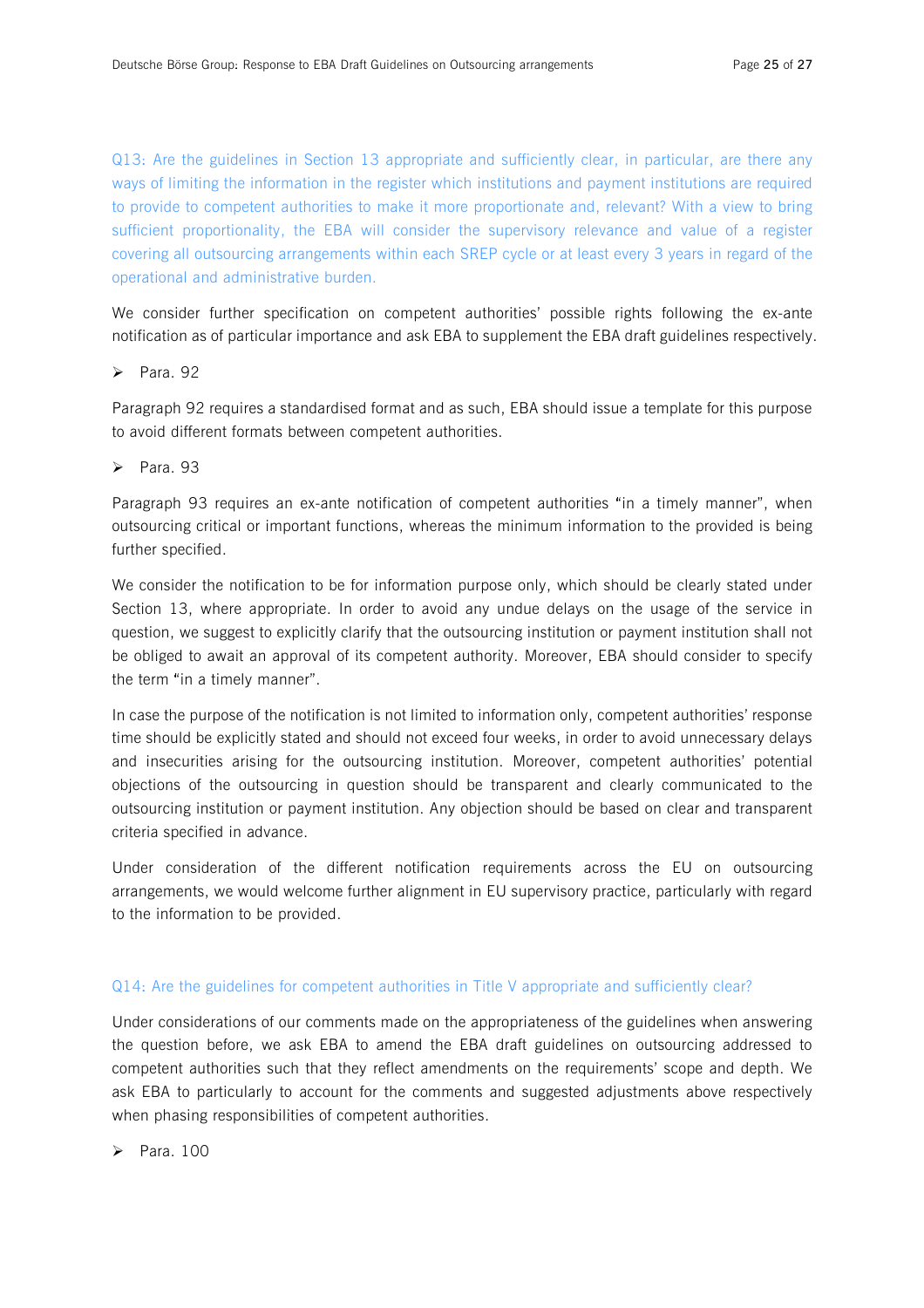Referring to lit. b of paragraph 100 and following our comment on paragraph 90, competent authorities should ask outsourcing institutions or payment institutions on exit plans exclusively for critical or important outsourcing arrangements.

 $\blacktriangleright$  Para. 103

Referring to our comments made on the exclusion of intra-group outsourcing arrangements from specific requirements, as exit plans, concentration risk and due diligence made before, we ask EBA to amend paragraph 103 respectively.

#### Q15: Is the template in Annex I appropriate and sufficiently clear?

Under consideration of footnote 23 on paragraph 47, we deem Annex 1 rather illustrative and assume that outsourcing institutions and payment institutions will be allowed to develop own templates or other means (e.g. software solutions) of meeting the documentation requirements outlined under Section 8.

Having said this, we consider selected aspects of the Annex 1 as inappropriate or not sufficiently clear.

- $\triangleright$  Worksheet "Submission of information"
	- Column B: It is unclear whether a description or only a category should be inserted. While the title of the column would suggest a description, the explanation provided call only for a classification of the service.
	- Column I: In order to avoid unnecessary duplication of rows, in case more than one subcontractor is related to the provision of one outsourcing arrangement, we suggest separating information on sub-contractors from information on outsourcing arrangements. Sub-contractors could be listed in a separate worksheet where reference to the related outsourcing agreement can be provided in form of the unique identifier.

In line with the requirements of Section 10.1, only subcontractors of critical or important functions that might affect the ability of the service provider to meet its responsibilities, shall be considered and documented in Annex 1.

- Column Q: Please provide further clarification on whether "stored" refer to backups conducted.
- Column S: Referring to our comment made on Section 8, we consider the documentation, including the regular update of the expected budget cost as inappropriate and suggest deleting of this information within this list. Budgetary implications are documented within the respective budget planning and cost analyses and can be requested if deemed necessary.
- Column X and Y: We would like to note, that assessing risks can be conducted through various individual risk assessments. It should be clarified that outsourcing institutions and payment institutions should be free to structure their risk assessments according to their needs and operational structure. Hence, clarification is demanded on what should be filed in case the risk assessment consists of various assessments potentially conducted separately.
- Column AB: The worksheet "Explanation" does not contain information on what to fill into column AB. Please clarify your explanation.